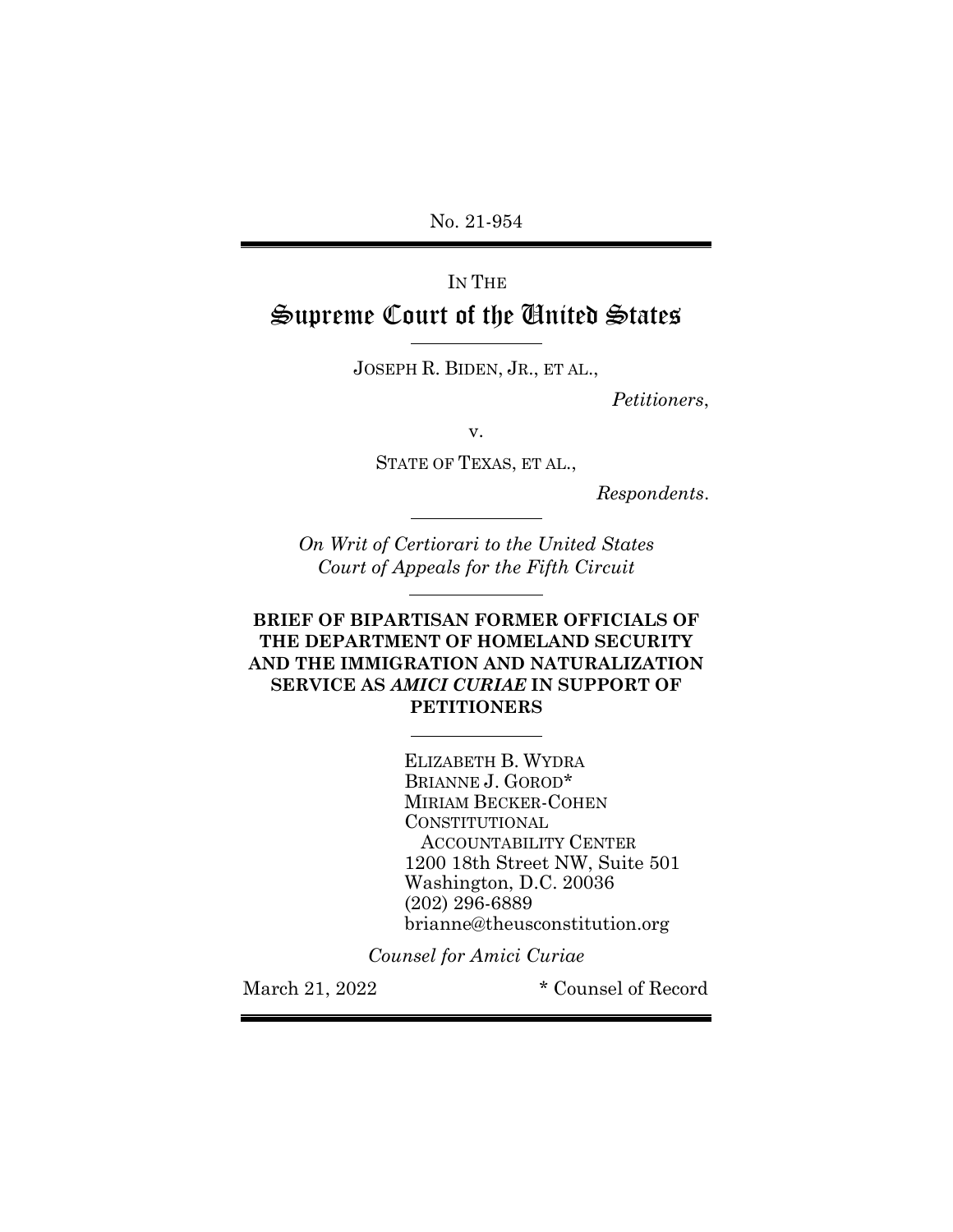## **TABLE OF CONTENTS**

|                                                                                                                                                                                                                | $\ddot{\textbf{i}}$ |
|----------------------------------------------------------------------------------------------------------------------------------------------------------------------------------------------------------------|---------------------|
|                                                                                                                                                                                                                |                     |
|                                                                                                                                                                                                                | 1                   |
| INTRODUCTION AND SUMMARY                                                                                                                                                                                       |                     |
|                                                                                                                                                                                                                | $\overline{2}$      |
|                                                                                                                                                                                                                | 7                   |
| Contiguous Territory Return Is a<br>L.<br>Discretionary Policy, and No Plausible<br>Reading of 8 U.S.C. § 1225 Could Render<br>It Mandatory Under Any                                                          | 7                   |
| II. The Court Below Misconstrued the Text<br>of the Parole Authority in 8 U.S.C.<br>$\S$ 1182(d)(5)(A) and the Manner in Which<br>DHS and Its Predecessor Agency Have<br>Utilized Parole for a Quarter Century | 14                  |
| III. Congress Has Long Conferred Significant<br>Discretion on the Executive Branch in<br><b>Immigration Enforcement Matters,</b><br>Including for Issues Related to                                            |                     |
|                                                                                                                                                                                                                | 23                  |
|                                                                                                                                                                                                                | 28                  |
|                                                                                                                                                                                                                | 1 A                 |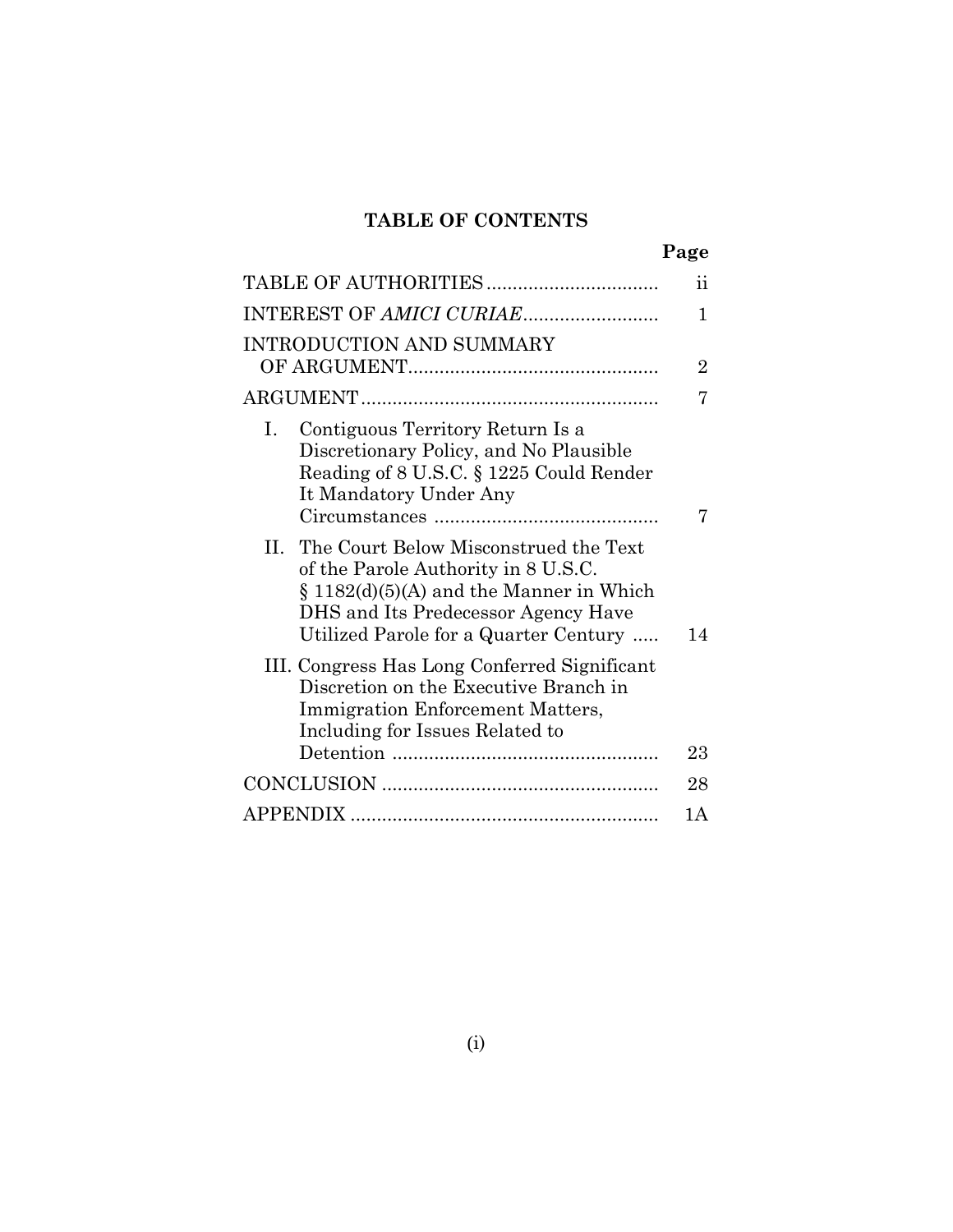## **TABLE OF AUTHORITIES**

# **Page(s)**

## Cases

| Albertson's, Inc. v. Kirkingburg,                           | 16    |
|-------------------------------------------------------------|-------|
| Anderson v. Yungkau,                                        | 11    |
| Arizona v. United States,                                   | 24    |
| Bostock v. Clayton County,                                  | 3     |
| Ekiu v. United States,                                      | 18    |
| Haig v. Agee,                                               | 11    |
| In re E-R-M- $& L$ -R-M-,<br>25 I. & N. Dec. 520 (BIA 2011) | 7     |
| In re $M$ -D-C-V-,<br>28 I. & N. Dec. 18 (BIA 2020)         | 11    |
| INS v. Cardoza-Fonseca,                                     | 12    |
| Jennings v. Rodriguez,                                      |       |
| Kaplan v. Tod,                                              | 18    |
| Kingdomware Techs., Inc. v. United States,                  | 3, 11 |

ii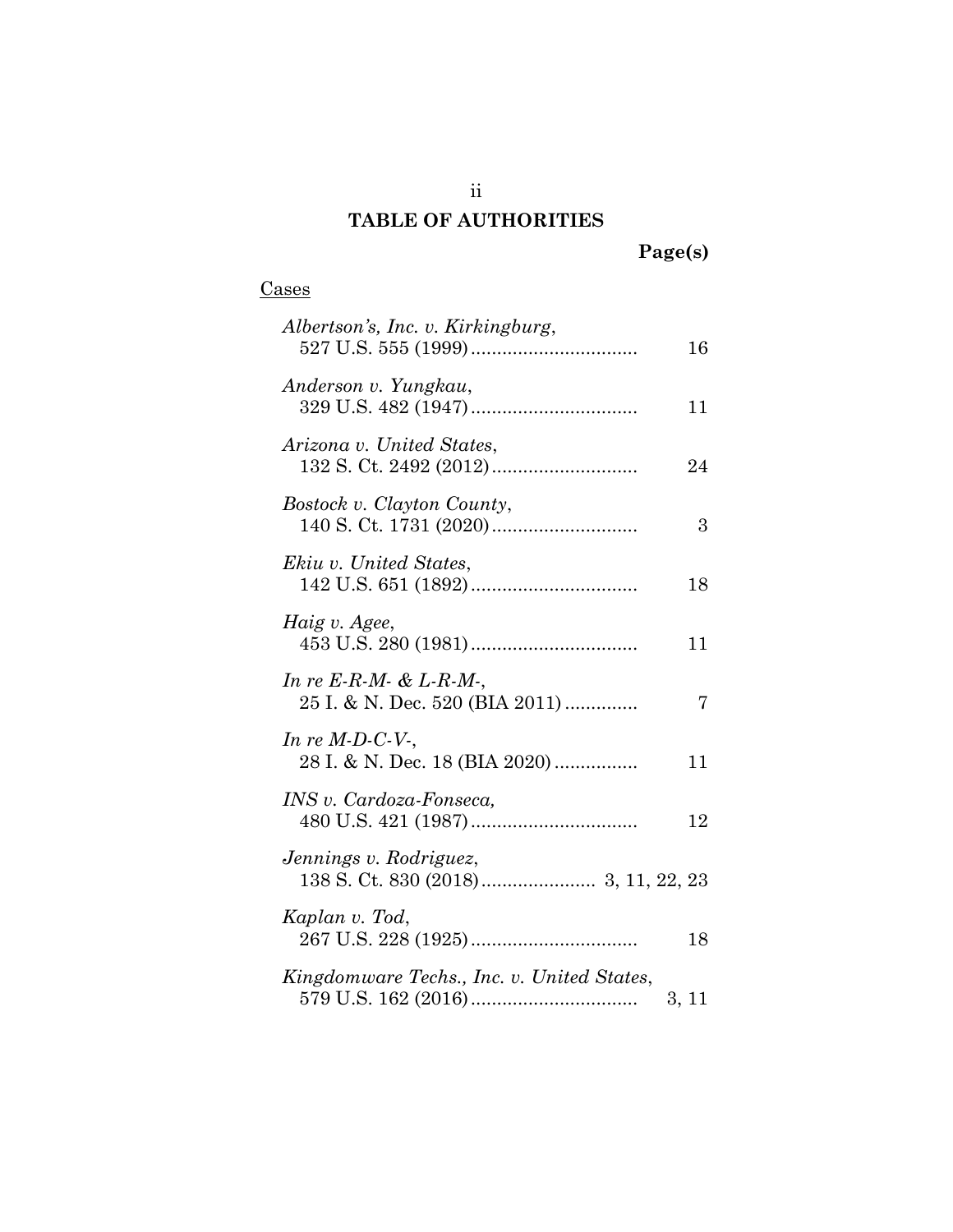### **TABLE OF AUTHORITIES – cont'd**  $\mathbf{p}_{\alpha\alpha\alpha}(s)$

|                                                 | $1$ age(s) |
|-------------------------------------------------|------------|
| Leng May Ma v. Barber,                          | 18         |
| Lichter v. United States,                       | 5, 27      |
| Thompson v. Carroll,                            | 11         |
| Town of Castle Rock v. Gonzales,                |            |
| Trump v. Hawaii,                                | 27         |
| United States ex rel. Knauff v.<br>Shaughnessy, | 5, 27      |
| United States v. Rodgers,                       | 11         |

# Statutes and Legislative Materials

| 23    |  |
|-------|--|
| 24    |  |
|       |  |
| 19    |  |
|       |  |
| 4, 12 |  |
|       |  |

iii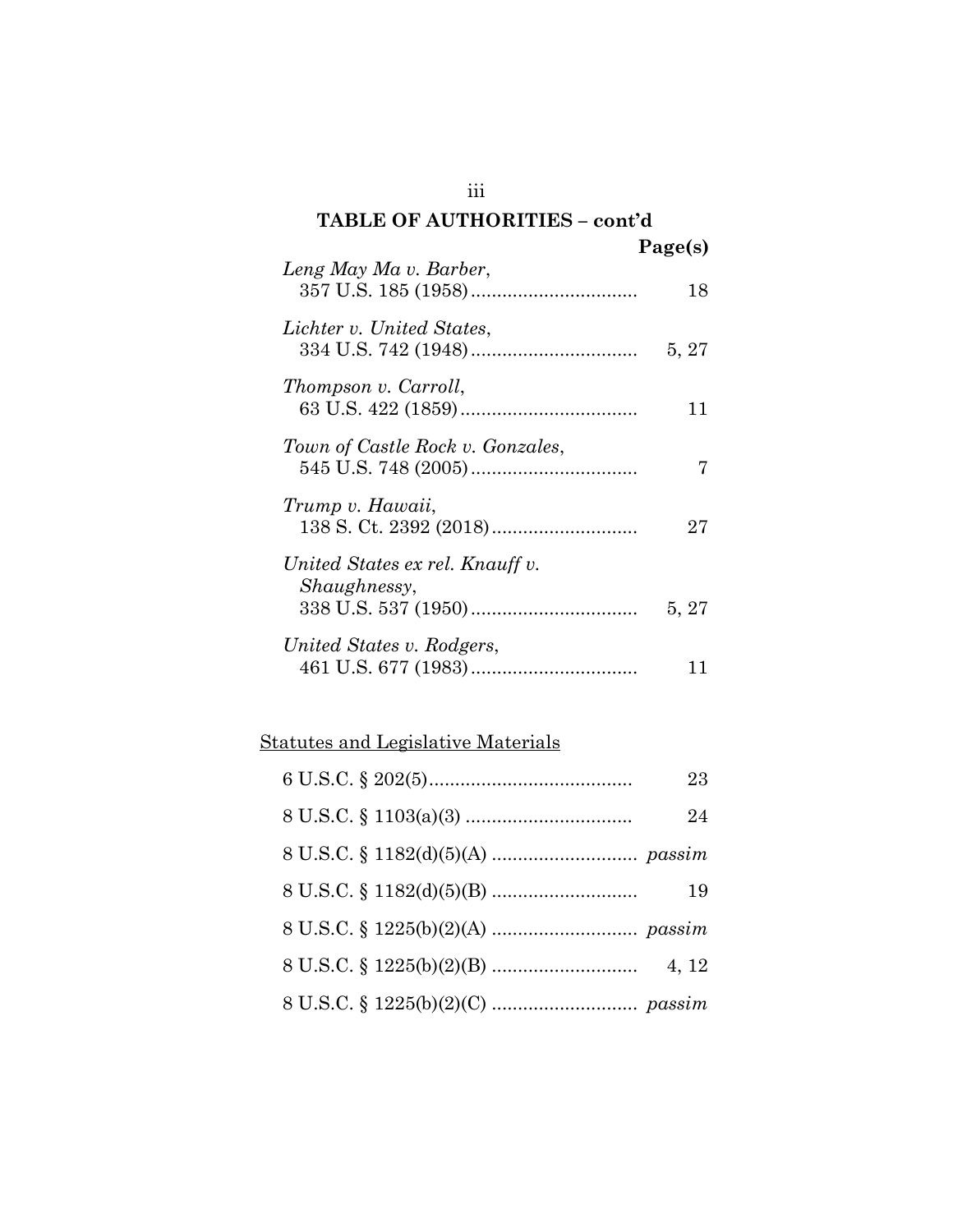|                                                                                                                                                                                                   | 4, 12  |
|---------------------------------------------------------------------------------------------------------------------------------------------------------------------------------------------------|--------|
|                                                                                                                                                                                                   | 8, 9   |
| H.R. 2202, 104th Cong. (1995)                                                                                                                                                                     | 15     |
| H.R. Rep. No. 89-945 (1965)                                                                                                                                                                       | 19     |
| An Examination of the Administration's<br>Central America Minors Refugee/Parole<br>Program: Hearing Before the Sen. Comm.<br>on the Judiciary, Subcomm. on<br>Immigration and the Nat'l Interest, | 22     |
| Illegal Immigration Reform and Immigrant<br>Responsibility Act of 1996, Pub. L. No.                                                                                                               | 10, 20 |
| Immigration & Nationality Act of 1952,<br>Pub. L. No. 82-414, 66 Stat. 163                                                                                                                        | 18     |
| Mass. Gen. Laws Ann., ch. 266, § 30(1)                                                                                                                                                            | 8      |
| Pub. L. No. 89-206, 79 Stat. 911                                                                                                                                                                  | 19     |
| Refugee Act of 1980, Pub. L. No. 96-212,                                                                                                                                                          | 19     |

## **Other Authorities**

| 15 |
|----|
|    |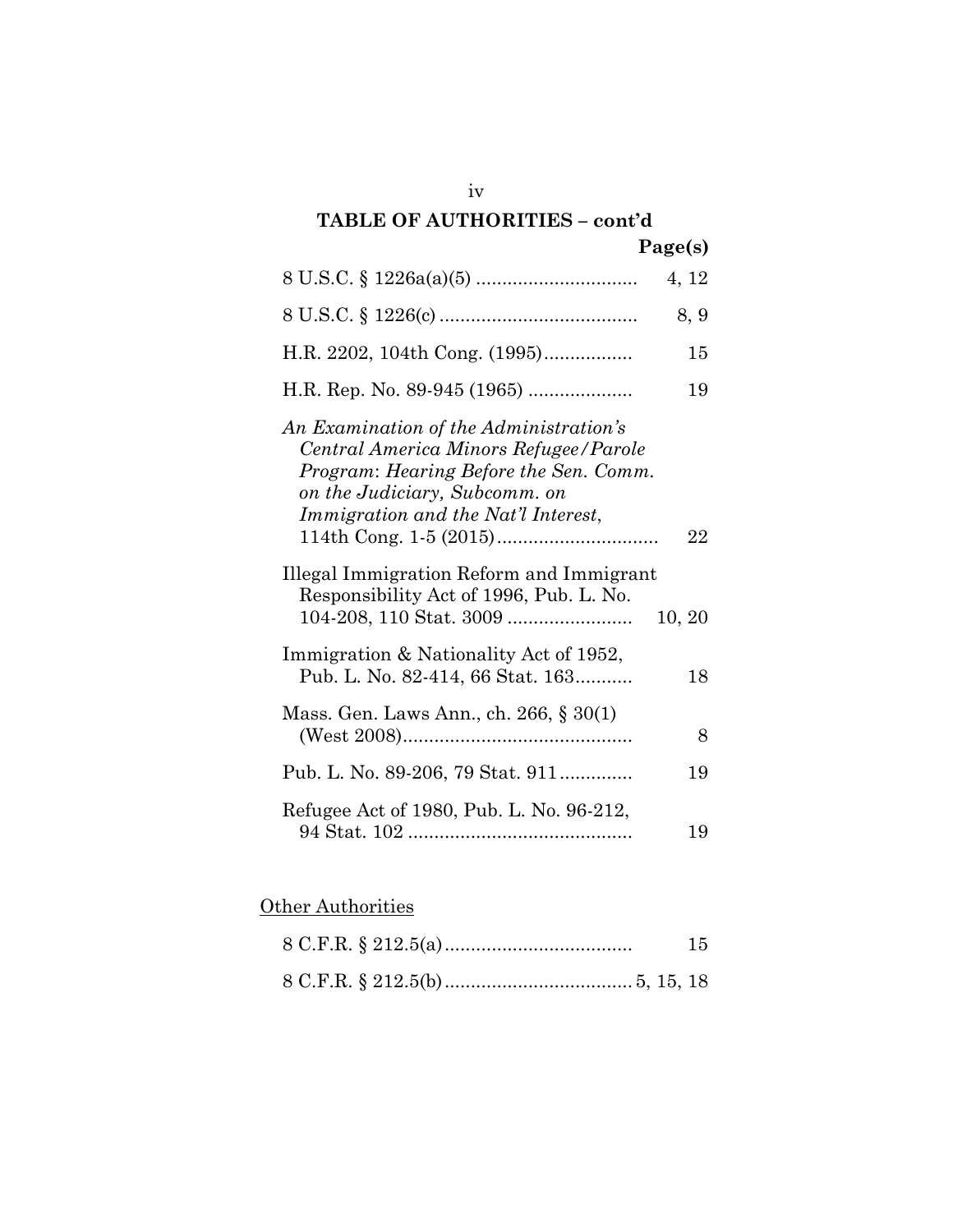|                                                                                                                        | 15 |
|------------------------------------------------------------------------------------------------------------------------|----|
|                                                                                                                        |    |
|                                                                                                                        | 15 |
|                                                                                                                        | 15 |
|                                                                                                                        | 15 |
|                                                                                                                        | 15 |
| 62 Fed. Reg. 444 (Jan. 3, 1997)                                                                                        | 11 |
| Andorra Bruno, Cong. Rsch. Serv., R46570,<br><i>Immigration Parole</i> (Oct. 15, 2020) 19, 20, 21                      |    |
| Case-by Case, Oxford English Dictionary<br><i>Online</i> (last visited Feb. 16, 2022)                                  | 16 |
| <b>CBP</b> , Southwest Land Border Encounters                                                                          | 9  |
| Central American Minors (CAM) Parole<br><i>Program</i> , USCIS (Sept. 14, 2021)                                        | 21 |
| Bo Cooper, <i>INS Exercise of Prosecutorial</i><br>Discretion, Legal Op. No. 99-5 (INS),                               |    |
| <b>Cuban Family Reunification Parole</b><br>Program Fact Sheet (Aug. 26, 2016)                                         | 21 |
| Jeh Charles Johnson, Sec'y of Homeland<br>Sec., Families of U.S. Armed Forces<br>Members and Enlistees (Nov. 20, 2014) | 21 |

v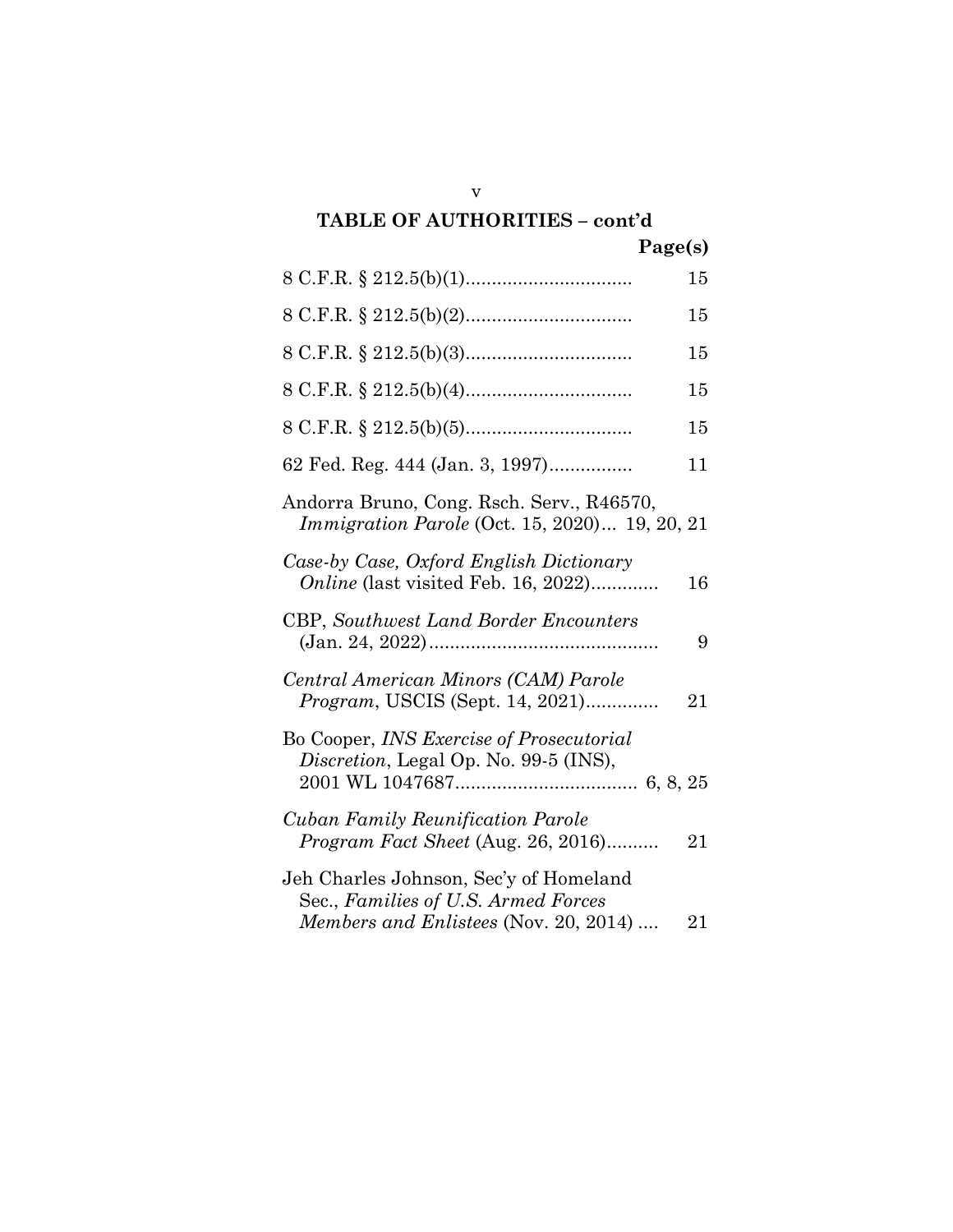| David A. Martin, A Defense of Immigration-<br>Enforcement Discretion: The Legal and<br>Policy Flaws in Kris Kobach's Latest<br>Crusade,<br>122 Yale L.J. Online 167 (2012)                             | 8  |
|--------------------------------------------------------------------------------------------------------------------------------------------------------------------------------------------------------|----|
| David A. Martin, Judicial Imperialism and<br>the "Remain in Mexico" Ruling,                                                                                                                            | 17 |
| Doris Meissner, Exercising Prosecutorial<br>Discretion (Nov. 17, 2000),                                                                                                                                | 25 |
| John Morton, Dir. of ICE, Exercising<br>Prosecutorial Discretion Consistent with<br>the Civil Immigration Enforcement<br>Priorities of the Agency for the<br>Apprehension, Detention, and Removal of   | 25 |
| Julie L. Myers, Ass't Sec'y of Homeland<br>Sec., Prosecutorial and Custody                                                                                                                             | 25 |
| Kirstjen M. Nielsen, Sec'y of Homeland<br>Sec., Guidance for Implementing Section<br>$235(b)(2)(c)$ of the Immigration and<br>Nationality Act and the Migrant<br>Protection Protocols (Jan. 28, 2019), | 26 |
|                                                                                                                                                                                                        |    |

vi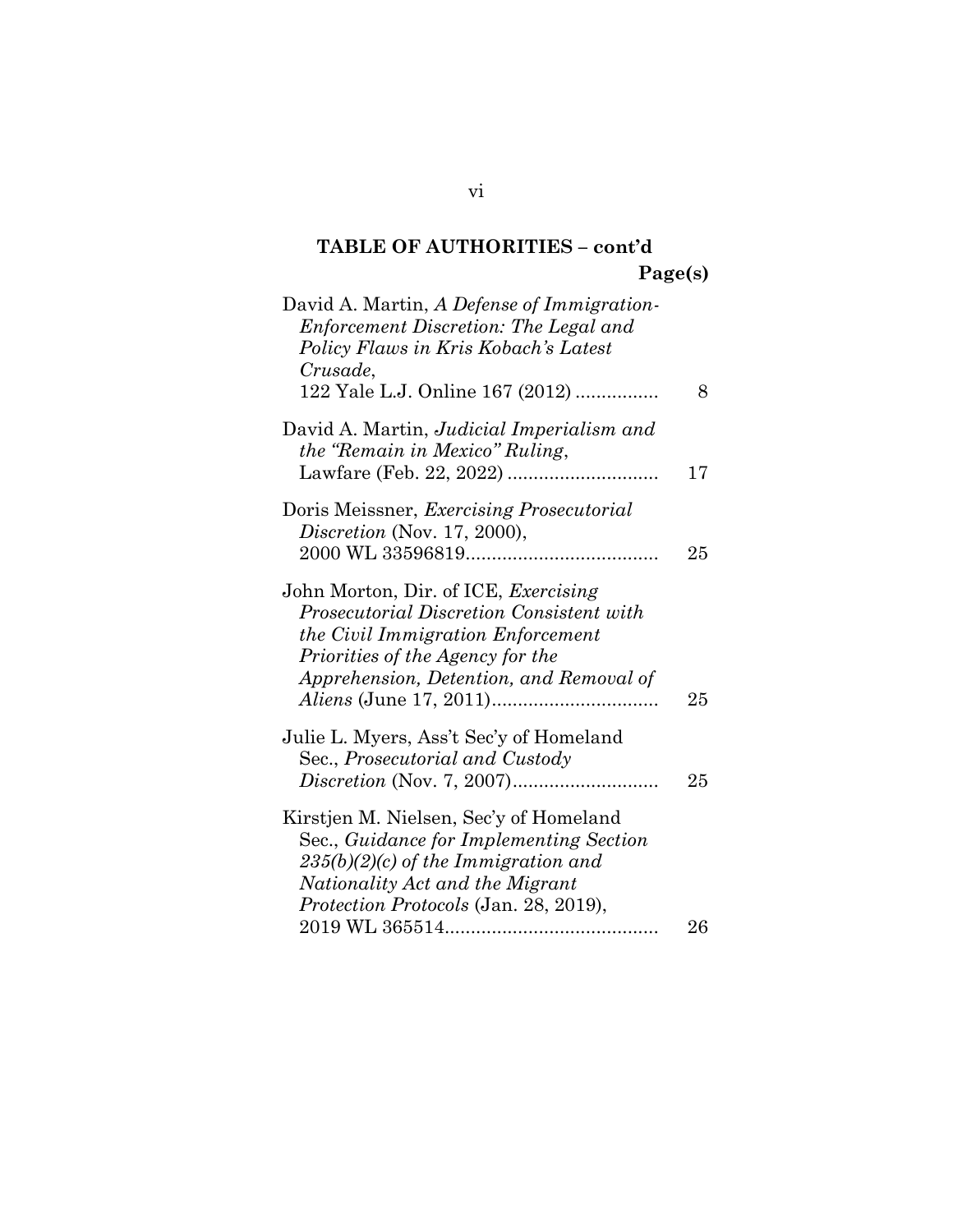| 26 |
|----|
|    |
|    |
|    |
|    |
| 13 |
|    |
|    |
|    |
|    |
|    |
|    |

vii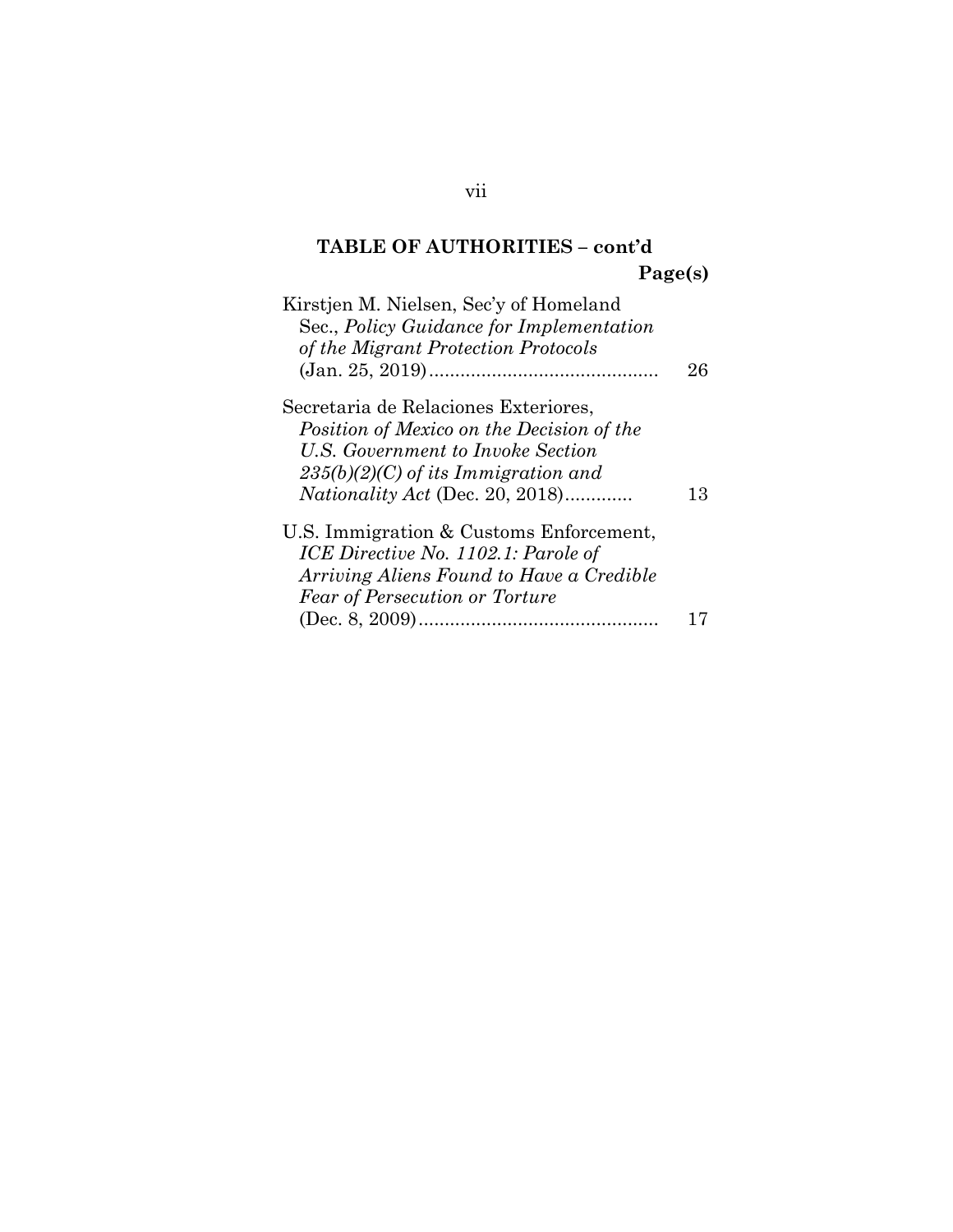#### **INTEREST OF** *AMICI CURIAE***<sup>1</sup>**

*Amici* are former officials of the Department of Homeland Security and the Immigration and Naturalization Service who served in both Republican and Democratic administrations. *Amici* differ in their views of the Migrant Protection Protocols as a matter of policy, but they all agree that the conclusion of the court below that 8 U.S.C. § 1225 mandates contiguous territory return is at odds with the plain text of the statute, as well as the border management policies of every administration since the contiguous territory return provision was enacted. They also agree that the court's cramped interpretation of the parole statute is at odds with its text, as well as the manner in which the parole authority has been exercised by every administration to manage migrant flows at the border. By depriving the executive branch of the discretion built into the nation's immigration laws, the decision of the court below would produce deeply troubling consequences for the ability of the executive branch to manage the border and shape foreign policy. Accordingly, *amici* have a strong interest in this case.

A full listing of *amici* appears in the Appendix.

<sup>&</sup>lt;sup>1</sup> The parties have consented to the filing of this brief. Under Rule 37.6 of the Rules of this Court, *amici* state that no counsel for a party authored this brief in whole or in part, and no counsel or party made a monetary contribution intended to fund the preparation or submission of this brief. No person other than *amici* or their counsel made a monetary contribution to its preparation or submission.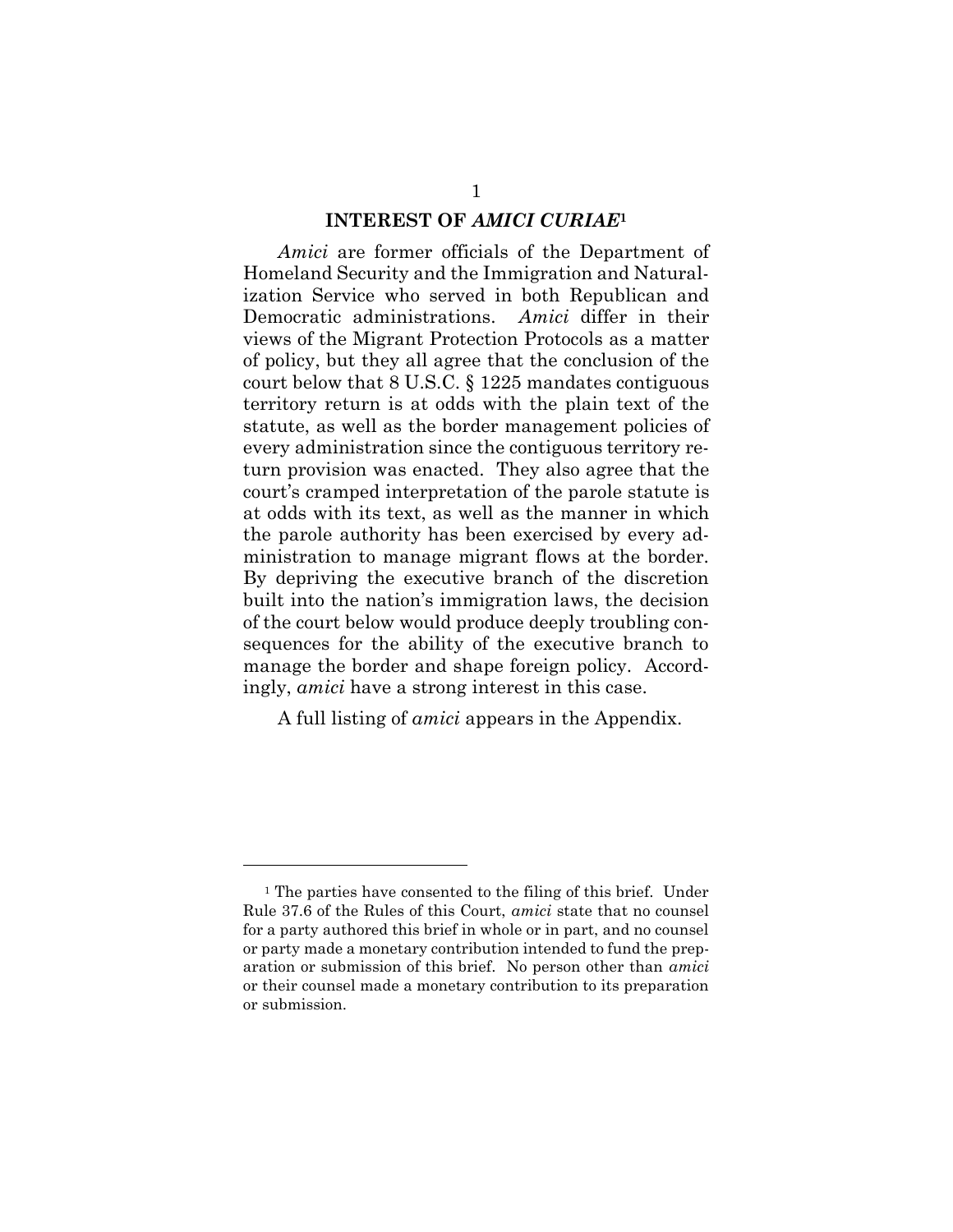### **INTRODUCTION AND SUMMARY OF ARGUMENT**

As *amici* know from their experiences serving in the Department of Homeland Security (DHS) and the Immigration and Naturalization Service (INS), it has been necessary for those agencies to manage large numbers of migrants at the southwest border over the past several decades. Given the broad discretion that our immigration laws give to the executive branch, these policies have varied significantly over time, particularly as presidential administrations have changed from one party to the other. However, no administration—Republican or Democratic—has ever read 8 U.S.C. § 1225 to mandate the return of noncitizens to Mexico while they await adjudication of their immigration cases simply because the federal government lacks sufficient capacity to detain them. Only the court below reached that novel conclusion.

Through a series of interpretive missteps, the court below reasoned that because  $$1225(b)(2)(A)$ states that all noncitizens seeking admission who are not clearly admissible "shall be detained," and DHS indisputably "lacks the resources to detain every alien seeking admission," Pet. App. 119a, DHS must implement contiguous territory return in order to comply with  $§ 1225(b)(2)(A)$ 's so-called "detention mandate," *id.* at 120a n.18. This interpretation ignores the plain text, structure, and history of § 1225, misconstrues the parole authority in 8 U.S.C.  $\S 1182(d)(5)(A)$  and the manner in which every administration since 1997 has utilized it, and fails to respect the breadth of prosecutorial discretion the executive branch enjoys when it implements our nation's immigration laws. It would require the current administration and every future administration to continue the Migrant Protection Protocols (MPP) indefinitely, crippling the ability of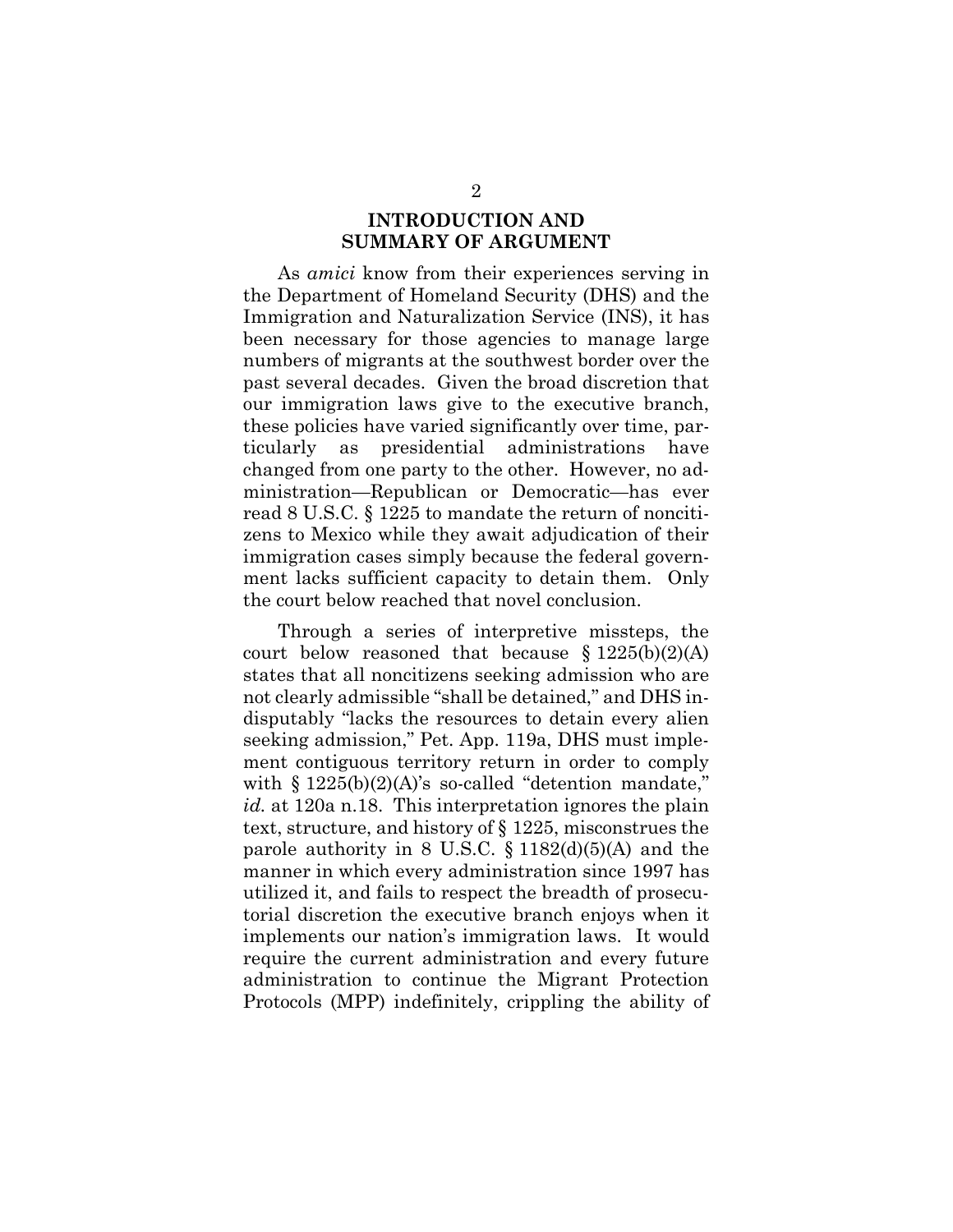DHS to manage the border in a manner that is responsive to changing circumstances, including the nation's foreign policy needs.

There are at least three distinct problems with the decision of the court below.

**1.** The court below construed  $\S 1225(b)(2)(A)$  as containing an unyielding "detention mandate," Pet. App. 120a n.18, even though Congress has built multiple discretionary exceptions to that so-called mandate into the Immigration and Nationality Act (INA) itself. Indeed,  $\S 1225(b)(2)(A)$  could not be a "detention mandate"—and has never been treated as one—because Congress has never appropriated sufficient funds for DHS or INS to detain all arriving noncitizens who are not clearly admissible.

Moreover, even if the court below were correct that  $\S 1225(b)(2)(A)$  contains such a mandate, the court was still wrong to conclude that a discretionary policy like MPP is mandatory because that interpretation ignores the plain text of  $\S 1225(b)(2)(C)$ . Section  $1225(b)(2)(C)$ states that "the Attorney General *may* return [certain noncitizens] to [a contiguous] territory pending a proceeding under section 1229a of this title." 8 U.S.C.  $\S 1225(b)(2)(C)$  (emphasis added). This Court has long held that "the word 'may' . . . implies discretion." *Jennings v. Rodriguez*, 138 S. Ct. 830, 844 (2018) (quoting *Kingdomware Techs., Inc. v. United States*, 579 U.S. 162, 171 (2016)). Because there is no other language in § 1225(b)(2)(C) suggesting any plausible alternative construction, this Court should adhere to the plain meaning of the statutory text. *See Bostock v. Clayton County*, 140 S. Ct. 1731, 1749 (2020) ("[W]hen the meaning of the statute's terms is plain, our job is at an end.").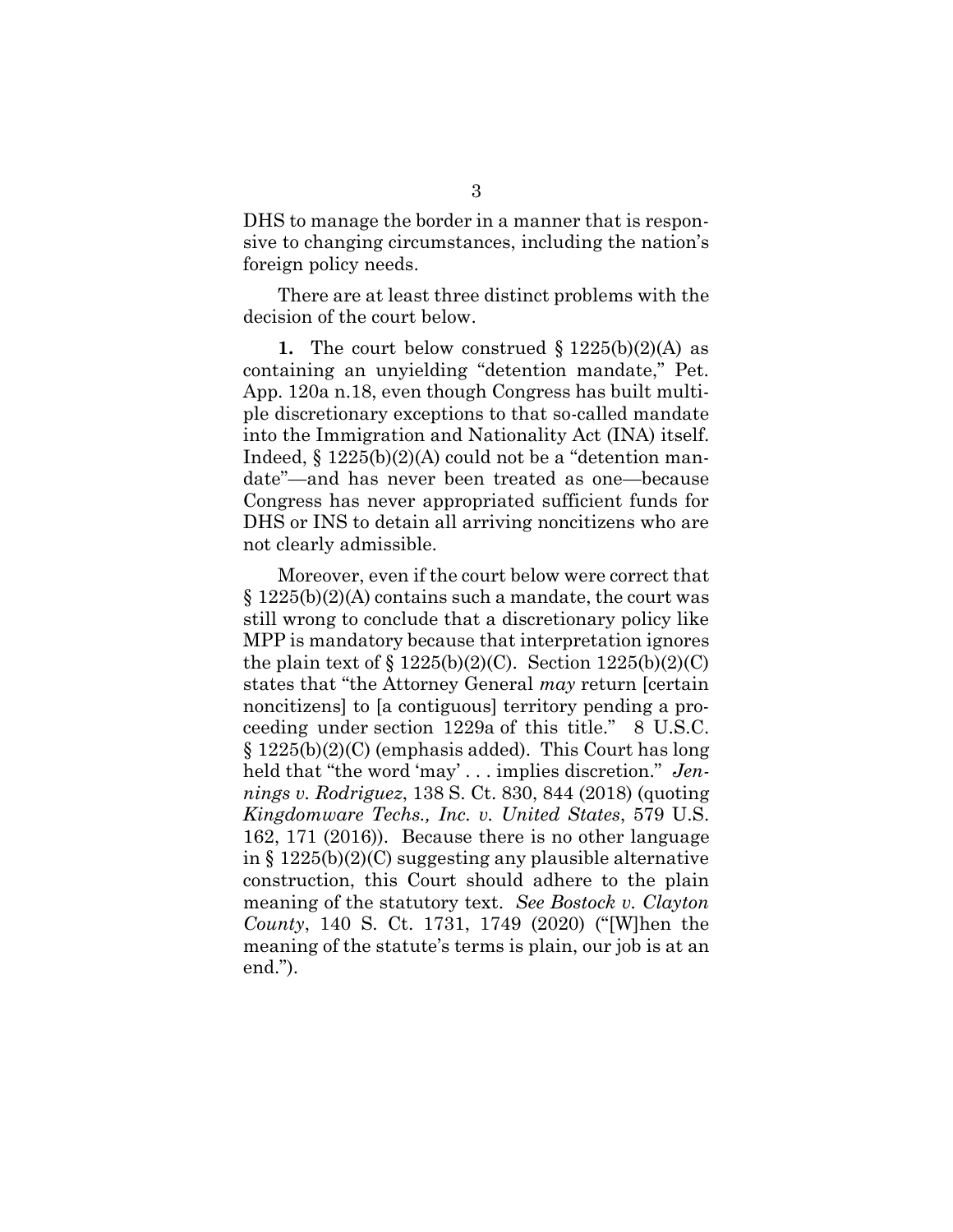The structure of § 1225 confirms what its text makes clear. Although the court below described contiguous territory return as a "statutory safety valve," Pet. App. 4a,  $\S 1225(b)(2)(C)$  is in fact best viewed as one of several *discretionary* exceptions to detention pursuant to § 1225(b)(2)(A). *See, e.g.*, 8 U.S.C. § 1182(d)(5)(A) (authorizing DHS to release certain noncitizens on parole). Tellingly, where Congress has sought to require enforcement officers to choose one approach or the other, it has used the mandatory formulation "shall do X or shall do Y." *E.g.*, *id.*  § 1226a(a)(5) ("[t]he Attorney General *shall place* an alien detained [as a certified terrorist] in removal proceedings, *or shall charge* the alien with a criminal offense, not later than 7 days after the commencement of such detention" (emphases added)). By contrast, the so-called mandatory detention provision, *id.*   $\S 1225(b)(2)(A)$ , and the contiguous territory return provision, *id.* § 1225(b)(2)(C), are not presented in the disjunctive and use different verbs, "shall" and "may." Other aspects of the structure of § 1225 also demonstrate that Congress knew how to create a mandatory exception or mandatory alternative to detention, *see, e.g.*, *id.* § 1225(b)(2)(B), but for contiguous territory return, it chose not to do so.

**2.** The court below also propounded a deeply flawed interpretation of the parole statute, which permits applicants for admission to be temporarily released on parole "on a case-by-case basis for urgent humanitarian reasons or significant public benefit." *Id.*   $\S 1182(d)(5)(A)$ . If the court below had given the parole statute its proper weight in the statutory scheme, it would have recognized that parole is a viable alternative to detention or contiguous territory return—indeed, one that DHS and its predecessor agency have used for decades to manage the southwest border.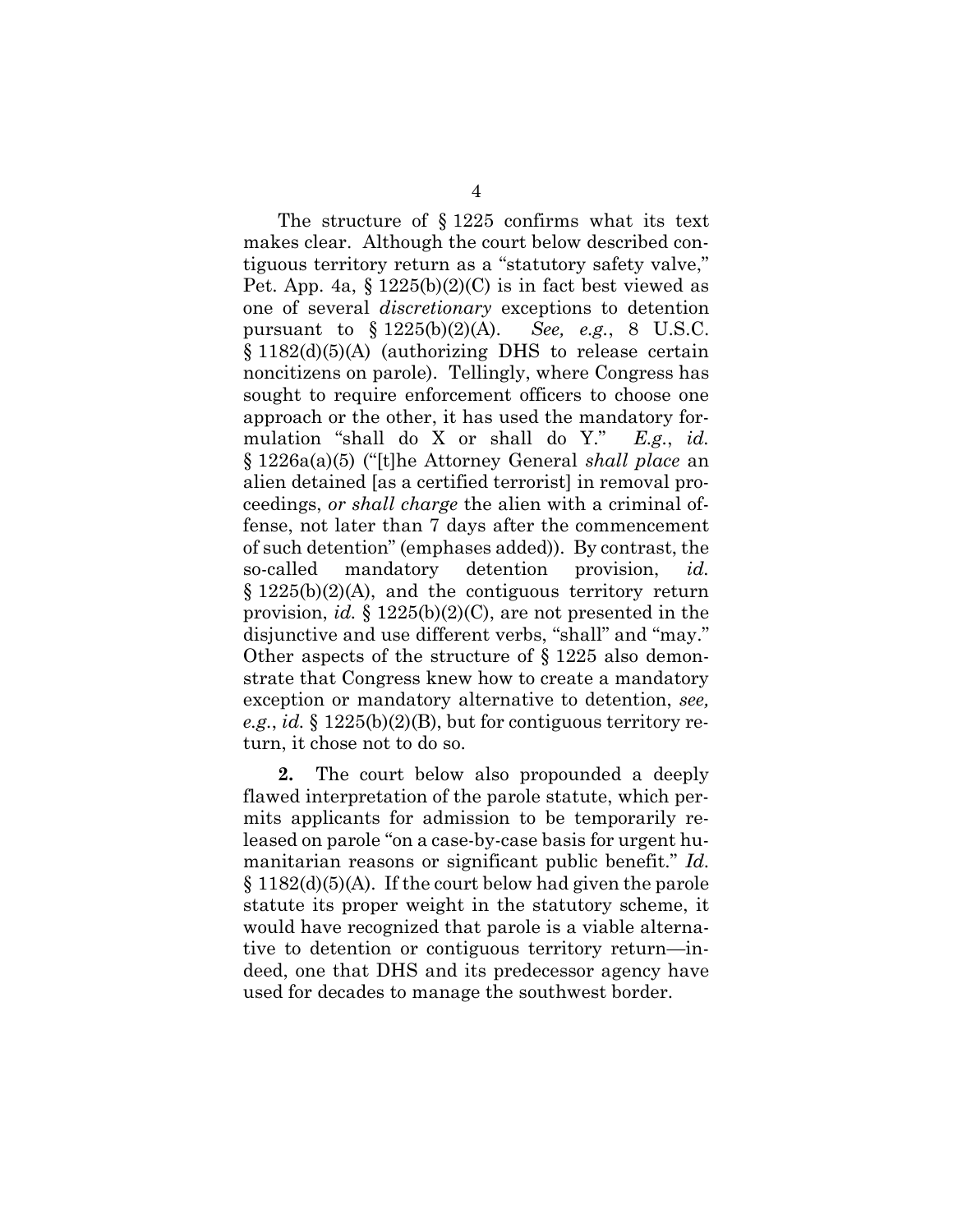The fundamental error of the court below was its conclusion that, in the case of insufficient detention capacity (which again, has been the case during *all* of *amici's* tenures at INS and DHS due to limited funding from Congress), any release of more than a small number of noncitizens on parole is necessarily an "*en masse*" release, Pet. App. 120a, and thus conflicts with the individualized evaluation  $\S 1182(d)(5)(A)$  requires. That is wrong for two reasons.

First, the term "case-by-case" does not mean "a small number"; rather, the term merely requires individualized application of the parole criteria to each noncitizen being considered for release.

Second, as *amici* know from their experiences serving in DHS and INS, even when capacity restraints limit the total number of arriving noncitizens who can be detained, immigration officers still can and do determine *which* noncitizens to release on a caseby-case basis. Indeed, DHS's current regulations set forth specific criteria for that case-by-case analysis, including ensuring that paroled noncitizens "present neither a security risk nor a risk of absconding." 8 C.F.R. § 212.5(b). And for years following Congress's enactment of the "case-by-case" requirement for parole, DHS and its predecessor agency complied with that requirement while still exercising their discretion to release on parole large, designated classes of noncitizens. Under the logic of the court below, every single one of those administrations—Republican and Democratic—violated § 1225 and § 1182(d)(5)(A). That simply is not so.

**3.** Finally, the court below failed to respect the significant enforcement discretion that Congress has long conferred on the executive branch in the realm of immigration policy. *See, e.g.*, *United States ex rel. Knauff v. Shaughnessy*, 338 U.S. 537, 543 (1950)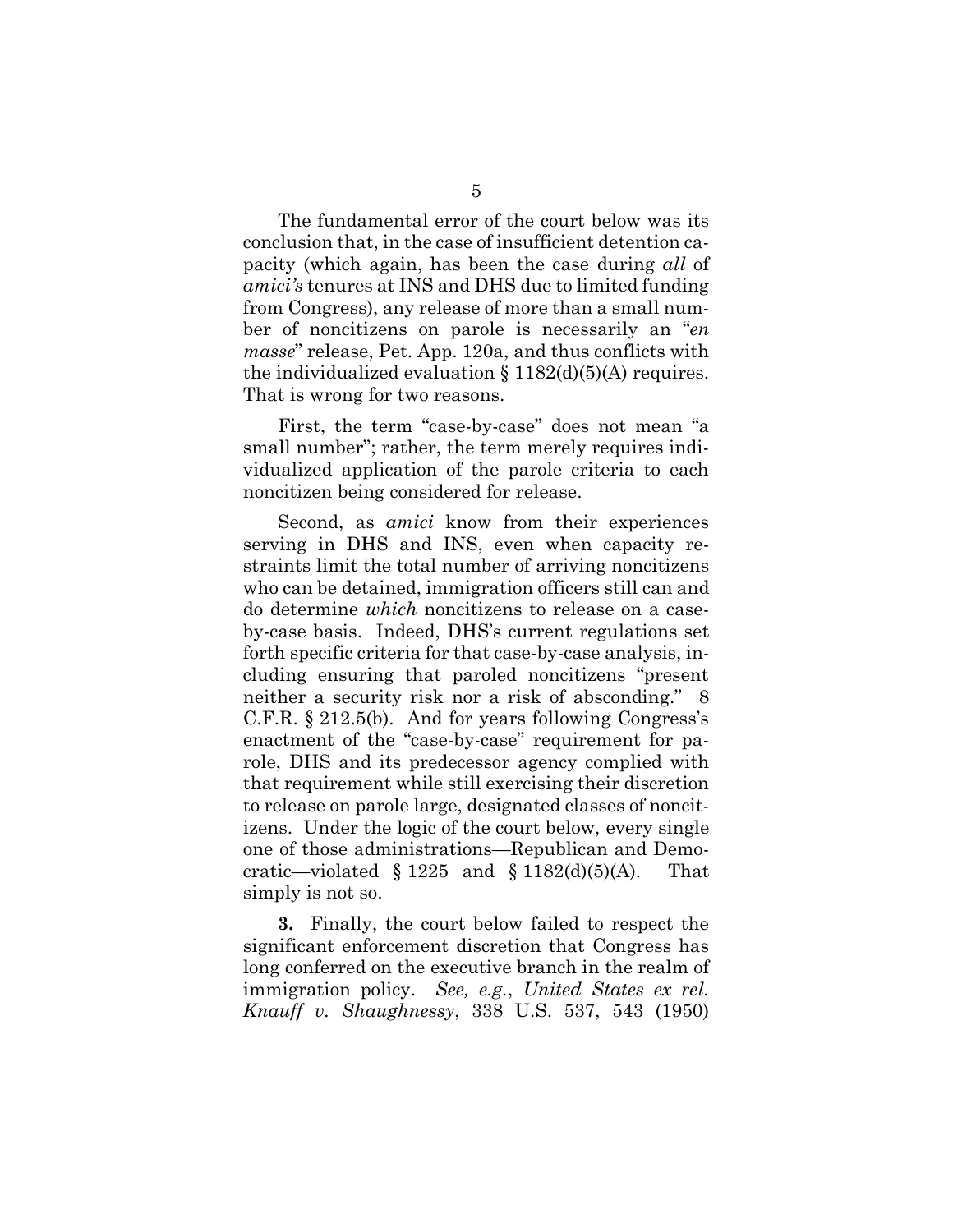(immigration is an area that touches on the nation's foreign affairs in which "flexibility and the adaptation of the congressional policy to infinitely variable conditions constitute the essence of the program" (quoting *Lichter v. United States*, 334 U.S. 742, 785 (1948)). That discretion extends to detention decisions. As *amicus* former INS General Counsel Bo Cooper explained in an INS legal opinion: "As detaining aliens is an exercise of the coercive authority of a law enforcement agency over liberty, legal concepts of enforcement discretion apply despite the fact that detention is not a strictly 'prosecutorial' decision." *INS Exercise of Prosecutorial Discretion*, Legal Op. No. 99-5 (INS), 2001 WL 1047687, at \*10. High-level INS and DHS officials from both Republican and Democratic administrations, including several *amici*, have expressed similar views in guidance documents issued over the past twenty-five years.

Contiguous territory return illustrates why executive discretion in this realm is so important: it necessarily requires the United States to send noncitizens into the territory of a foreign sovereign and thus has the potential to have significant implications for the nation's foreign policy. Indeed, even the administration that first implemented MPP recognized this principle, formally implementing MPP only after negotiating certain terms of the program with Mexico and obtaining that nation's affirmative consent.

In sum, the decision of the court below ordering the federal government to reimplement MPP defied statutory text, structure, and history, ignored the parole practices of every administration in recent history, and disrespected the well-established principles of prosecutorial discretion embedded in our nation's immigration laws. This Court should reverse.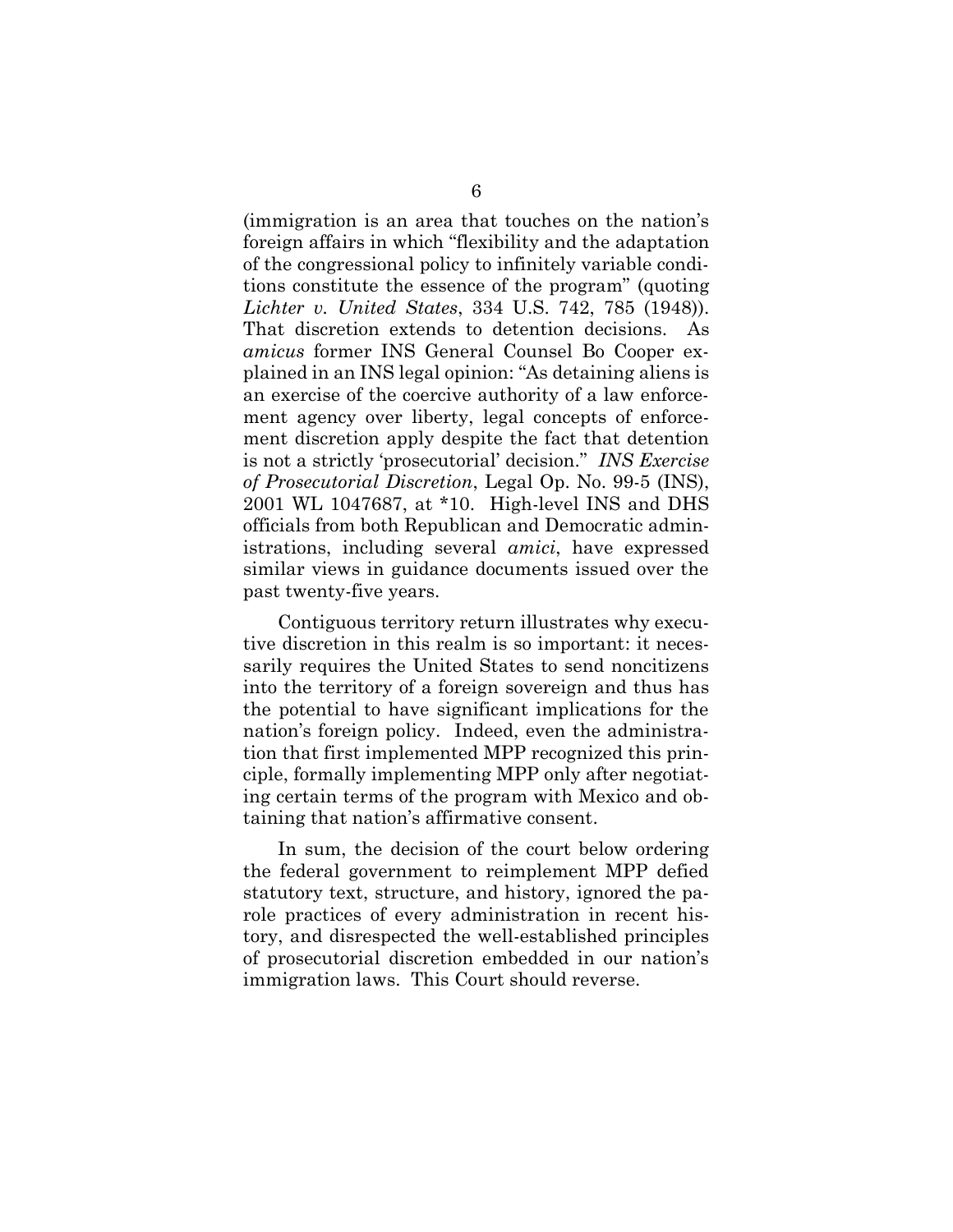#### **ARGUMENT**

## **I. Contiguous Territory Return Is a Discretionary Policy, and No Plausible Reading of 8 U.S.C. § 1225 Could Render It Mandatory Under Any Circumstances.**

The court below concluded that contiguous territory return becomes mandatory whenever the federal government lacks capacity to detain every noncitizen seeking admission at the southwest border who is not clearly admissible. The text, structure, and history of § 1225 plainly refute that conclusion.

**A.** The first interpretive error of the court of appeals was to construe 8 U.S.C.  $\S 1225(b)(2)(A)$  as an unyielding "detention mandate," Pet. App. 120a n.18. Under 8 U.S.C. § 1225(b)(2)(A), if an "examining immigration officer determines that an alien seeking admission is not clearly and beyond a doubt entitled to be admitted, the alien shall be detained for a proceeding under section 1229a of this title." While the word "shall" typically indicates a requirement, this Court has long held that principles of prosecutorial discretion can affect the proper interpretation of that term. *See, e.g.*, *Town of Castle Rock v. Gonzales*, 545 U.S. 748, 760 (2005) (explaining that a "well established tradition of police discretion has long coexisted with apparently mandatory arrest statutes"); *see also In re E-R-M- & L-R-M-*, 25 I. & N. Dec. 520, 523 (BIA 2011) (holding that the term "shall" in 8 U.S.C.  $\S 1225(b)(1)(A)(i)$  incorporates principles of prosecutorial discretion, making expedited removal discretionary).

These decisions rest on the basic logic that enforcement officials cannot possibly investigate and charge every individual who might have violated the law, notwithstanding mandatory language in the relevant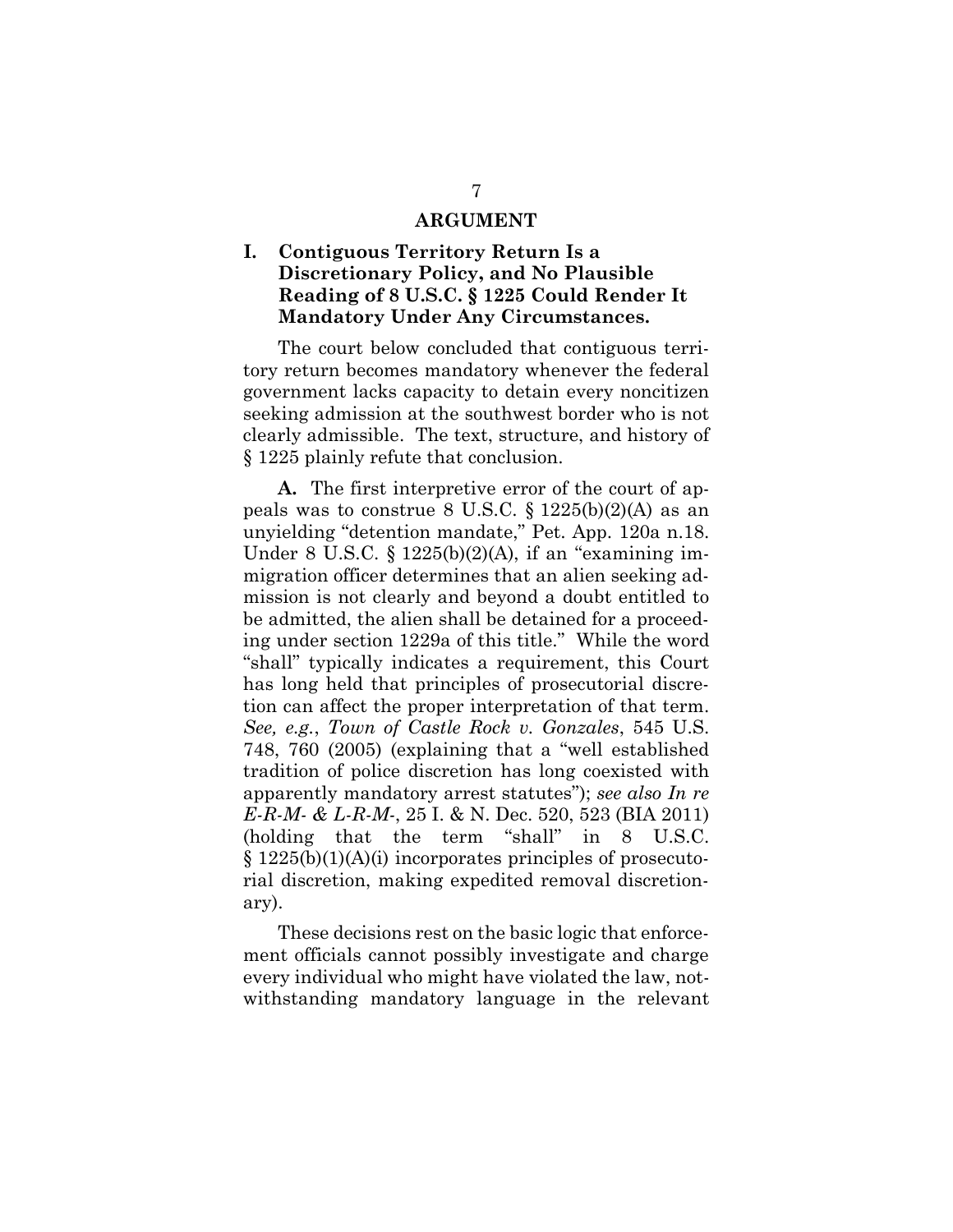statutes. For instance, a typical petty larceny statute reads, "Whoever steals . . . the property of another . . . *shall* be guilty of larceny, and . . . if the value of the property stolen . . . does not exceed two hundred and fifty dollars, *shall* be punished by imprisonment in jail for not more than one year or by a fine of not more than three hundred dollars." Mass. Gen. Laws Ann., ch. 266, § 30(1) (West 2008) (emphasis added). But "[n]o one considers that such a law absolutely requires police to investigate or prosecutors to charge every time they have even minimal evidence of such a theft." *Amicus* David A. Martin, *A Defense of Immigration-Enforcement Discretion: The Legal and Policy Flaws in Kris Kobach's Latest Crusade*, 122 Yale L.J. Online 167, 182 (2012). That simply is not how law enforcement functions in the criminal or immigration context, given resource limitations and the trust that our system of government puts in law enforcement officials to make sound judgments about when sanction is warranted. *See id.* (explaining that despite the use of the word "shall" in § 1225, the provision does not contain a "categorical mandate").

Those principles are especially applicable to the so-called "detention mandate" of  $\S 1225(b)(2)(A)$  because Congress did not circumscribe DHS's authority to later *release* noncitizens taken into detention pursuant to that provision. In this manner, 8 U.S.C. § 1225(b)(2)(A) stands in stark contrast to 8 U.S.C.  $\S 1226(c)$ , as  $\S 1225(b)(2)(A)$  merely states that "the alien shall be detained" while § 1226(c) states both that the executive "shall take into custody [certain noncitizens convicted of crimes]" and that it "may release [those noncitizens] *only if*" necessary for witness protection purposes (emphasis added). *See also INS Exercise of Prosecutorial Discretion*, Bo Cooper, Legal Op. No. 99-5 (INS), 2001 WL 1047687, at \*11 (explaining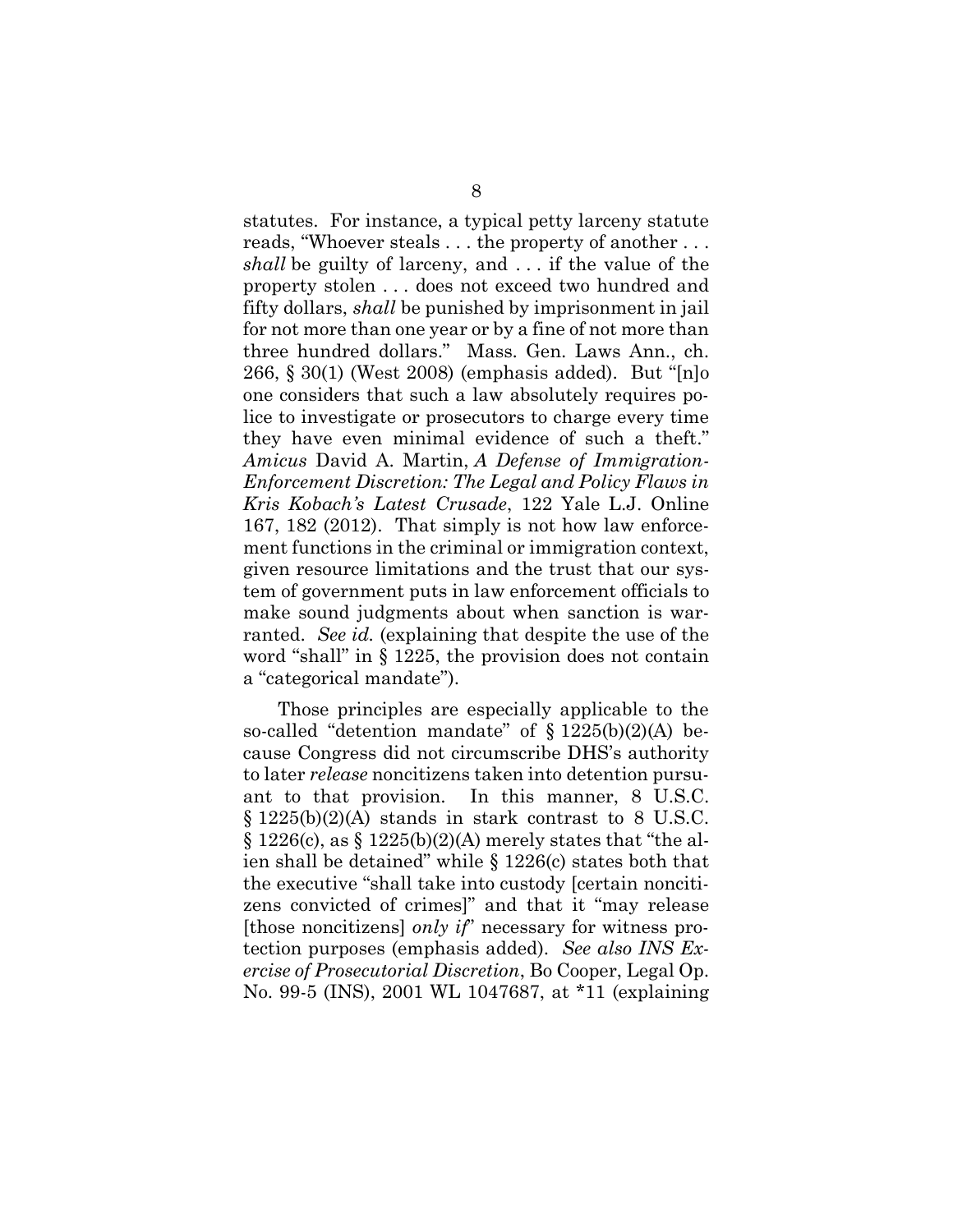that "[a]n INS decision to release an alien whom the agency otherwise might seek to detain" constitutes "an unreviewable act of enforcement discretion under the INA," and that the Illegal Immigration Reform and Immigrant Responsibility Act of 1996 removed that discretion *only* "with respect to the agency's enforcement discretion to release *criminal aliens*" by modifying 8 U.S.C.  $\S 1226(c)$  and  $\S 1231(a)(2)$  (emphasis added)).

Moreover, where Congress both fails to appropriate sufficient funds for a federal agency to fulfill an apparent mandate *and* builds explicit discretionary exceptions to that mandate into the statutory scheme, the only reasonable interpretation is that the so-called mandate does not function as an unyielding command. Such is the case here. For decades Congress has failed to appropriate sufficient funds to DHS or its predecessor agency to detain every single noncitizen awaiting removal proceedings under 8 U.S.C. § 1229a. Congress typically appropriates funds for "approximately 34,000 detention beds nationwide with some modest fluctuation from year to year," Pet App. 323a, yet this past year, for instance, U.S. Customs and Border Protection (CBP) apprehended more than 1.7 million migrants along the southwest border, CBP, *Southwest Land Border Encounters* (Jan. 24, 2022), cbp.gov/newsroom/stats/southwest-land-border-encounters#. Detention of every one of those arriving noncitizens is a physical impossibility—it would require Congress to increase detention funding roughly five-fold. 2

<sup>2</sup> Or potentially even more, given that some of those approximately 34,000 detention beds need to be used for noncitizens encountered through interior enforcement, as opposed to at the border.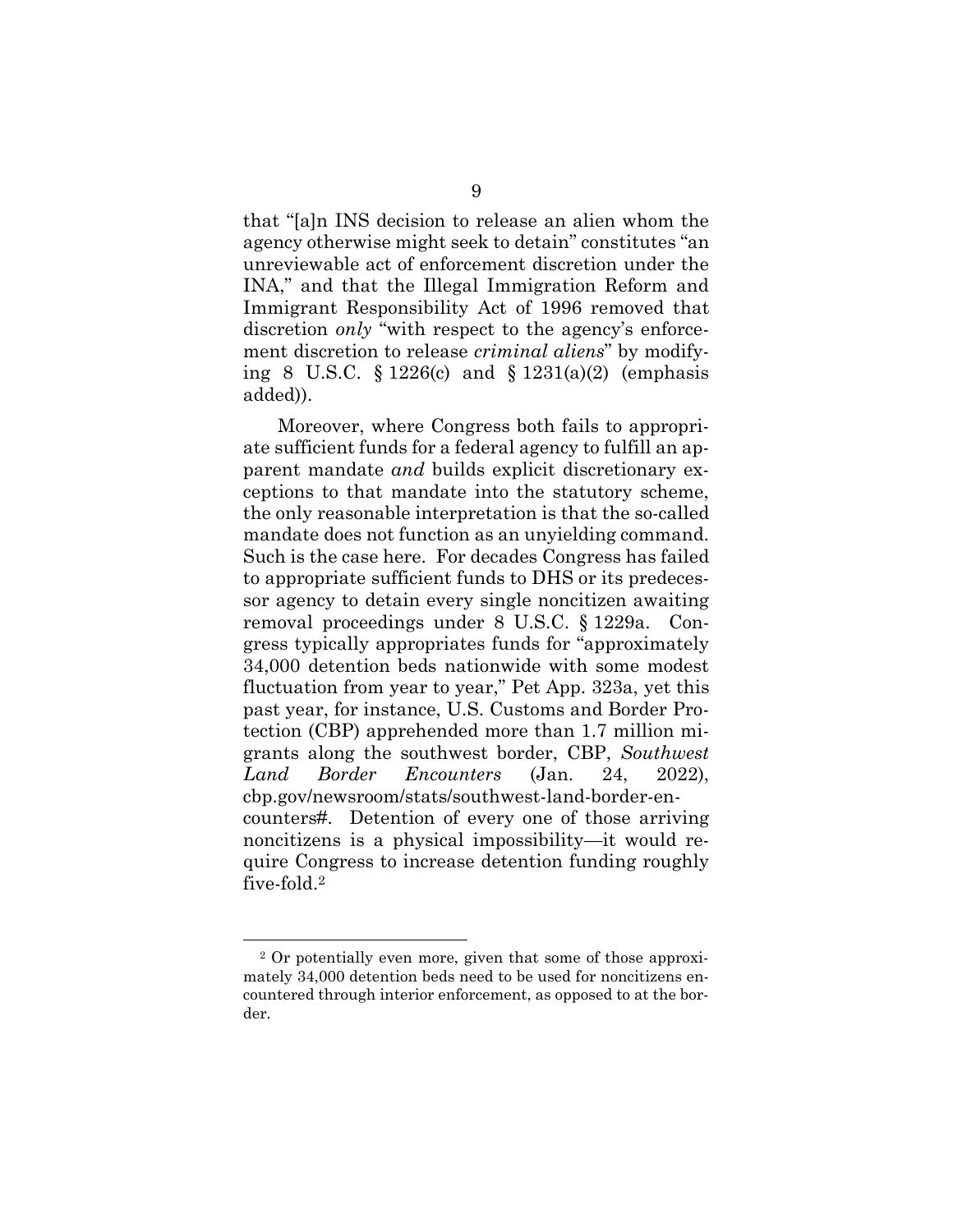That, of course, is why Congress built multiple discretionary exceptions to detention for § 1225 immigrants into the statutory scheme. Contiguous territory return is just one of those discretionary exceptions: under 8 U.S.C. § 1225(b)(2)(C), "the Attorney General may return [certain noncitizens] to [a contiguous] territory pending a proceeding under section 1229a of this title." Critically, and as described in further detail below, Congress also provided that applicants for admission may be temporarily released on parole "on a case-by-case basis for urgent humanitarian reasons or significant public benefit."  $8 \text{ U.S.C. } \S 1182 \text{(d)}(5) \text{(A)}$ . For decades—including after Congress amended the parole statute to add the "case-by-case basis" requirement in 1996, *see* Illegal Immigration Reform and Immigrant Responsibility Act of 1996 (IIRIRA), Pub. L. No. 104-208, 110 Stat. 3009, 3009-689—the federal government has used this authority to manage arriving noncitizens at the southwest border, releasing into the community applicants for admission who do not pose a danger or a flight risk, often in large numbers.

**B.** Moreover, even assuming *arguendo* that the court below were correct that  $\S 1225(b)(2)(A)$  contains a "detention mandate," Pet. App. 120a n.18, the inability to fulfill that mandate could not transform a discretionary policy like MPP into a mandatory one. The statutory provision authorizing MPP uses plainly discretionary language, providing that "the Attorney General *may* return [certain noncitizens] to [a contiguous] territory pending a proceeding under section 1229a of this title."  $8 \text{ U.S.C.} \$ § 1225(b)(2)(C) (emphasis added). None of the administrations in which *amici*  have served ever read the "may" in  $\S 1225(b)(2)(C)$  as a "must," even though none of those administrations ever had sufficient funding to detain every arriving noncitizen who was not clearly admissible.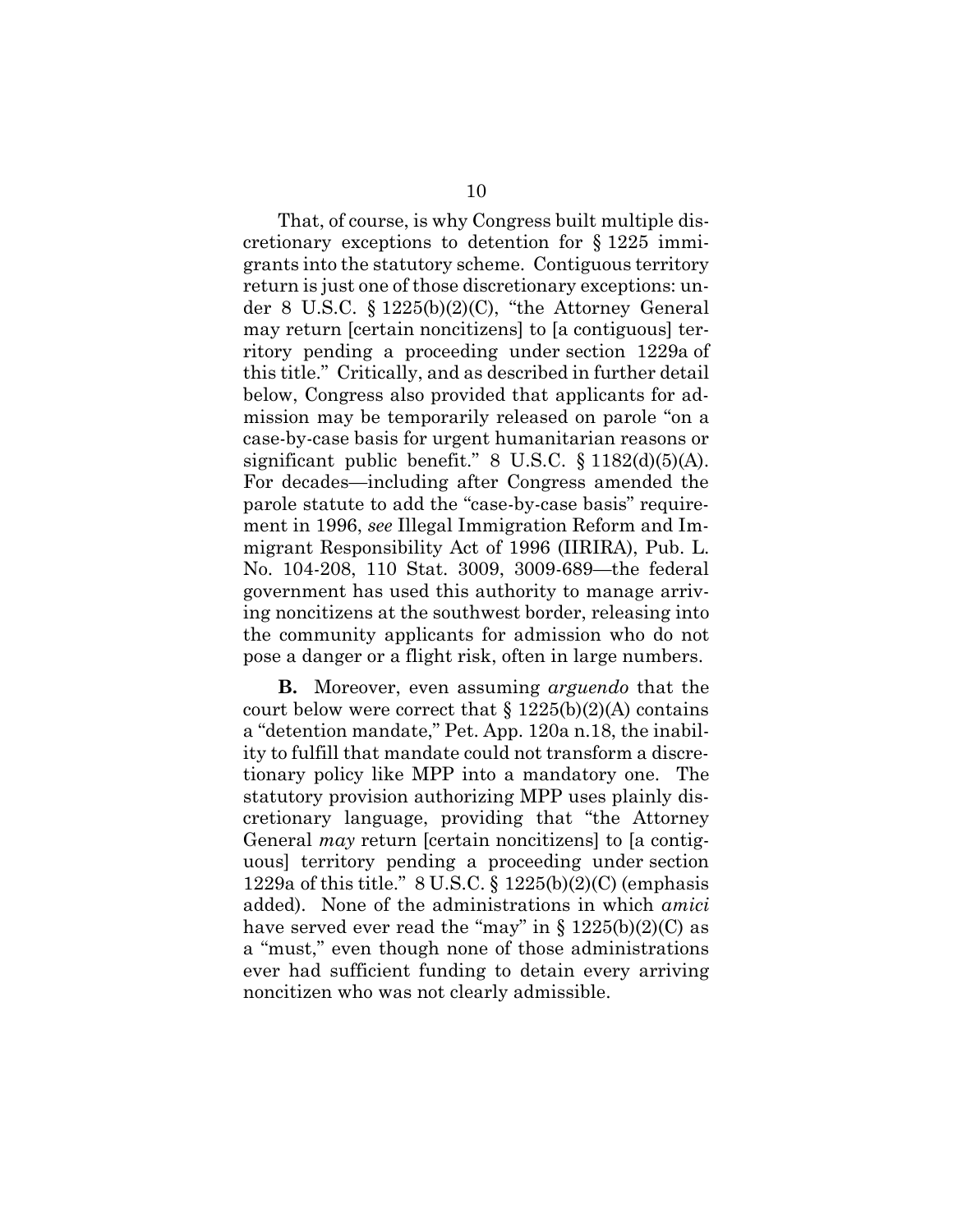This Court's cases reinforce the correctness of that interpretation. This Court has long held that "the word 'may' . . . implies discretion." *Jennings*, 138 S. Ct. 844 (2018) (quoting *Kingdomware Techs.*, 579 U.S. at 171); *see United States v. Rodgers*, 461 U.S. 677, 706 (1983) ("[t]he word 'may,' when used in a statute, usually implies some degree of discretion"); *Haig v. Agee*, 453 U.S. 280, 294 n.26 (1981) ("'may' expressly recognizes substantial discretion"); *Anderson v. Yungkau*, 329 U.S. 482, 485 (1947) (the word "may" is "permissive"). And time and again, this Court has rejected invitations to read "may" as "must," emphasizing that "[i]t is only where it is necessary to give effect to the clear policy and intention of the Legislature, that such a liberty can be taken with the plain words of a statute." *Thompson v. Carroll*, 63 U.S. 422, 434 (1859).

Here, the statutory history provides no basis for taking that "liberty . . . with the plain words of [the] statute," *id.* Congress authorized contiguous territory return in IIRIRA merely to codify a longstanding *discretionary* and largely ad hoc policy of returning certain arriving noncitizens to Mexico. *See In re M-D-C-V-*, 28 I. & N. Dec. 18, 26 (BIA 2020) (noting that  $\S 1225(b)(2)(C)$  was passed to codify the government's "prior practice under previously existing statutes and regulations"); Inspection and Expedited Removal of Aliens; Detention and Removal of Aliens; Conduct of Removal Proceedings; Asylum Procedures, 62 Fed. Reg. 444, 445 (Jan. 3, 1997) (Supplementary Information) ("This simply adds to statute and regulation a long-standing practice of the Service."). Respondents do not point to any evidence in the legislative record that so much as suggests that the addition of  $\S 1225(b)(2)(C)$  to the INA, with the explicit usage of the term "may," somehow transformed that longstanding discretionary authority into a mandatory program.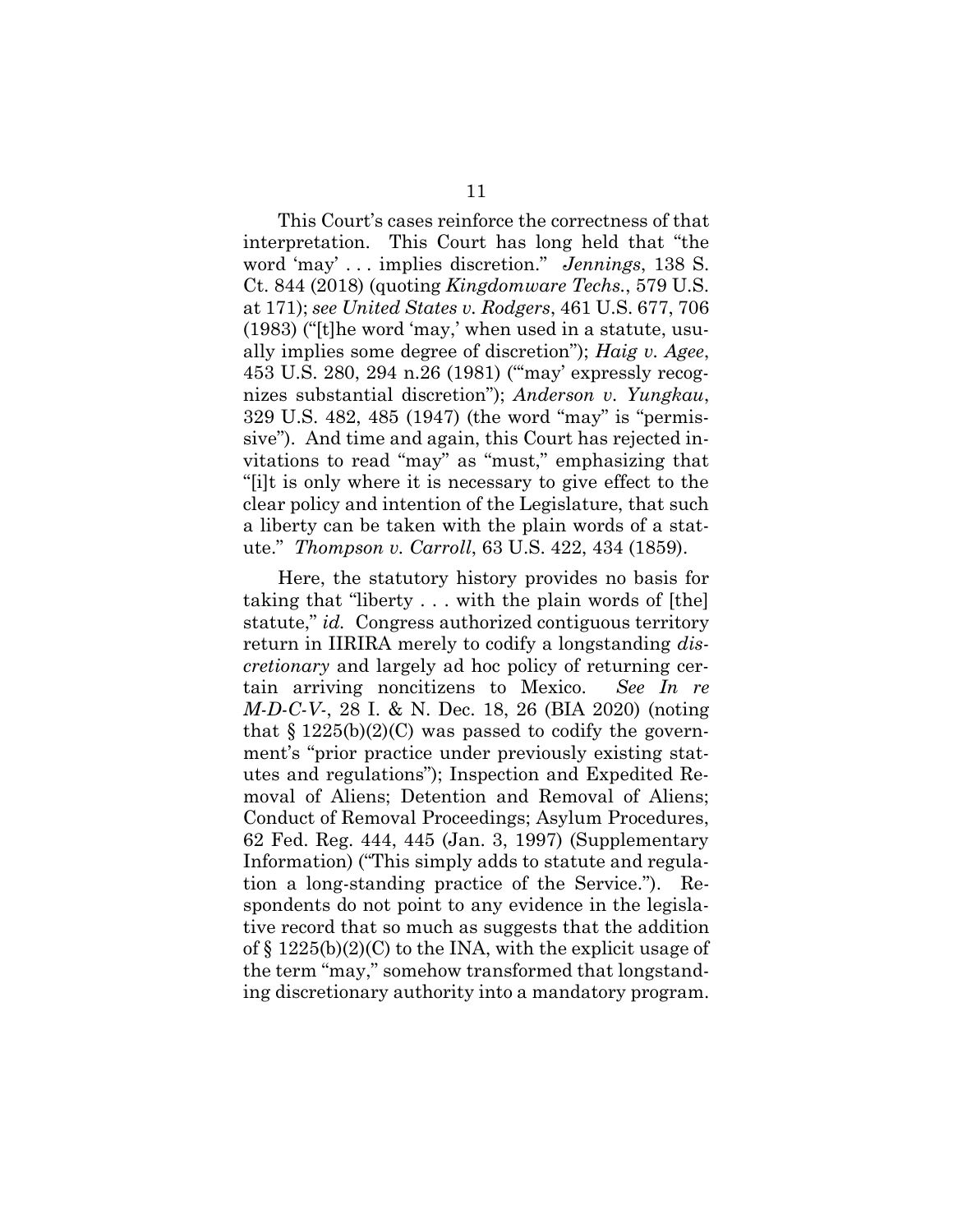Nor do they account for that purported change going unnoticed by the executive without any response from Congress for nearly twenty-five years.

**C.** The structure of § 1225 confirms the discretionary nature of contiguous territory return. If Congress had intended that  $\S 1225(b)(2)(C)$  serve as a "statutory" safety valve," Pet. App. 4a.—that is, a mandatory alternative to detention pursuant to  $\S 1225(b)(2)(A)$ —it would have written those two statutory provisions in the disjunctive as alternative but equally mandatory options, using the verb "shall" for both. Indeed, other subsections of the INA use precisely that formulation. *See, e.g.*, 8 U.S.C. § 1226a(a)(5) ("The Attorney General *shall place* an alien detained [as a certified terrorist] in removal proceedings, *or shall charge* the alien with a criminal offense, not later than 7 days after the commencement of such detention." (emphases added)). "[W]here Congress includes particular language in one section of a statute but omits it in another section of the same Act, it is generally presumed that Congress acts intentionally and purposely in the disparate inclusion or exclusion." *INS v. Cardoza-Fonseca,* 480 U.S. 421, 432 (1987).

Even § 1225 itself makes clear that Congress knew how to craft a mandatory exception or mandatory alternative to  $\S 1225(b)(2)(A)$ 's so-called "detention mandate" if it wanted to do so. Nestled between  $\S 1225(b)(2)(A)$  and  $\S 1225(b)(2)(C)$  is  $\S 1225(b)(2)(B)$ , which states that § 1225(b)(2)(A) "*shall not* apply to [three enumerated classes of noncitizens]." 8 U.S.C.  $\S 1225(b)(2)(B)$  (emphasis added). The language of § 1225(b)(2)(B) is decisively *non*discretionary—that is, individuals described therein are *not permitted* to be processed and detained pursuant to  $\S 1225(b)(2)(A)$ . Certainly, if Congress invoked the "shall" formulation in a neighboring provision to ensure certain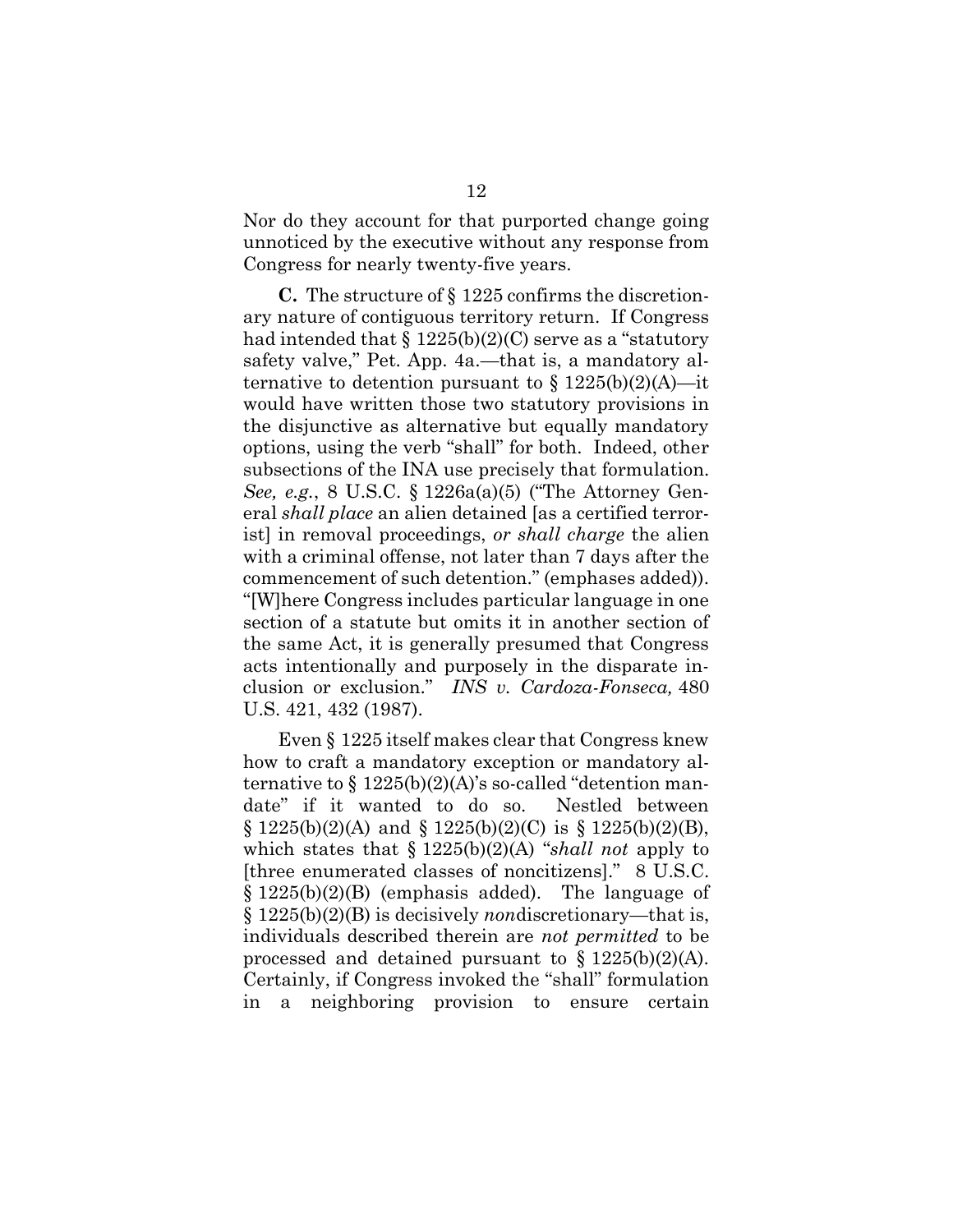noncitizens were excluded from  $\S 1225(b)(2)(A)$ , it could have used that same formulation to establish contiguous territory return as a mandatory alternative to § 1225(b)(2)(A) to be used whenever detention under § 1225(b)(2)(A) was not physically possible. It chose not to do so.

**D.** Finally, the fact that a program like MPP necessarily requires the consent of a foreign nation also undermines the conclusion of the court below that Congress somehow meant "must" when it said "may" in the contiguous territory return provision. *See* 8 U.S.C.  $\S 1225(b)(2)(C)$ . If MPP were mandatory, then Congress apparently gave foreign nations like Mexico the power to singlehandedly veto a mandatory U.S. immigration program. Congress does not legislate in that fashion.

In fact, MPP was first implemented only after negotiations with Mexico, resulting in Mexico's issuance of a statement agreeing to "authorize the temporary entrance of certain foreign individuals coming from the United States who entered that country at a port of entry or who were detained between ports of entry, have been interviewed by U.S. immigration authorities, and have received a notice to appear before an immigration judge." Secretaria de Relaciones Exteriores, *Position of Mexico on the Decision of the U.S. Government to Invoke Section 235(b)(2)(C) of its Immigration and Nationality Act* (Dec. 20, 2018); *see* Pet'r Br. 26- 27. Mexico could freely withdraw that consent, as it is under no international law obligation to accept non-Mexican nationals into its territory. *See* Br. of Former DHS Sec'y Jeh C. Johnson and Former Ambassador to Mexico Roberta S. Jacobson as *Amici Curiae*. If the court below were correct that contiguous territory return is mandatory, then DHS's ability to comply with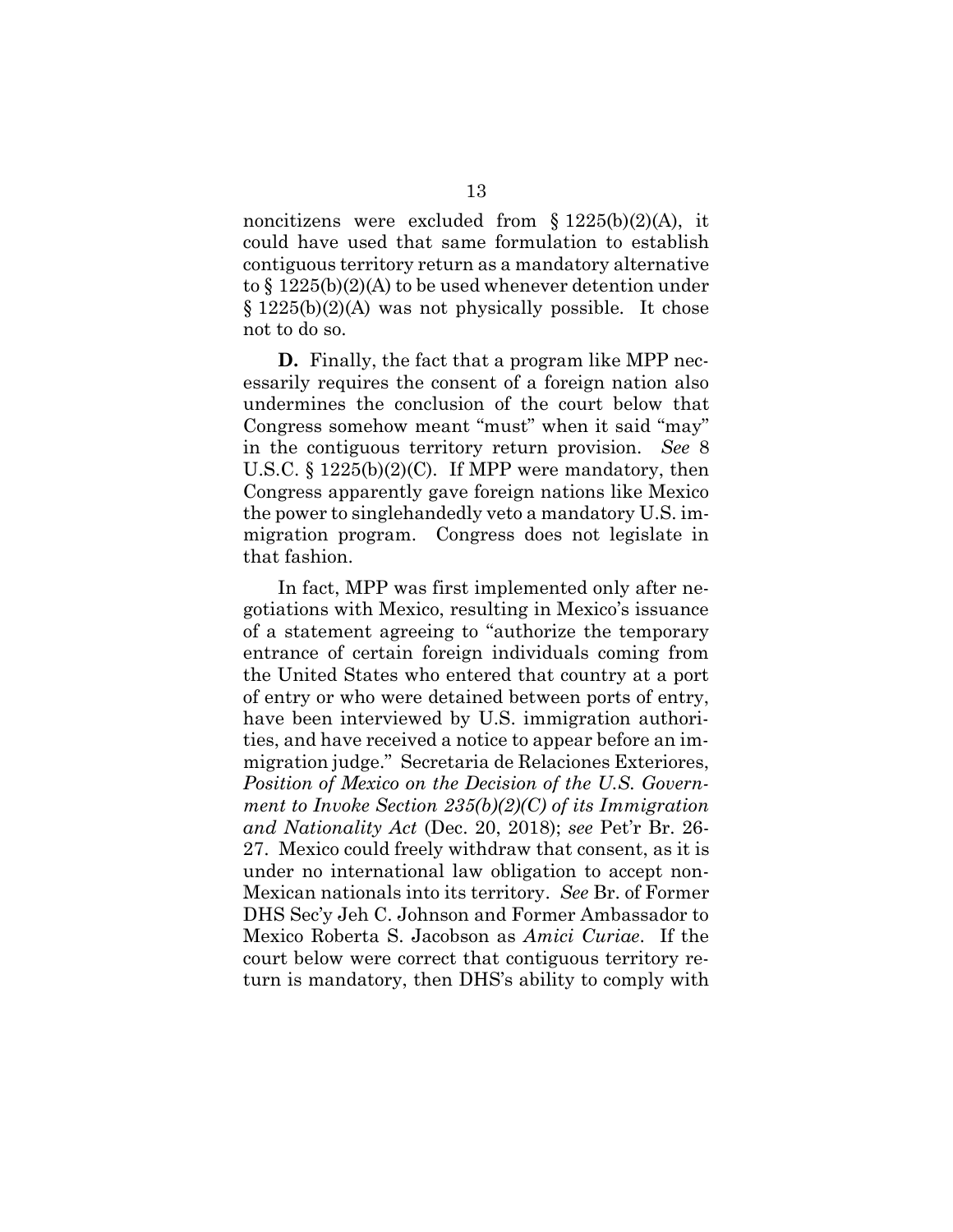a statutory command would depend entirely on the actions of a foreign nation.

So far as *amici* are aware, nowhere else in the immigration laws has Congress *mandated* a policy that relies entirely on the acquiescence of a foreign sovereign. If contiguous territory return were the one place where Congress decided to do that, it would have used exceedingly clear language—language that would not go misunderstood for a quarter century by five different presidential administrations.

## **II. The Court Below Misconstrued the Text of the Parole Authority in 8 U.S.C. § 1182(d)(5)(A) and the Manner in Which DHS and Its Predecessor Agency Have Utilized Parole for a Quarter Century.**

In addition to misreading the text, structure, and history of § 1225, the court below also misconstrued the operation and scope of the parole authority in 8 U.S.C.  $\S 1182(d)(5)(A)$ —a discretionary alternative to detention or contiguous territory return that has been used on a case-by-case basis to manage migrants at the southwest border by every administration in which *amici* served.

**A.** Section 1182(d)(5)(A) authorizes the release of applicants for admission "on a case-by-case basis for urgent humanitarian reasons or significant public benefit." Significantly, the statute places no cap on the number of noncitizens that may be released pursuant to its terms. Nor does it define the terms "urgent humanitarian reason" or "significant public benefit."<sup>3</sup>

<sup>3</sup> Indeed, when Congress was considering IIRIRA, it rejected a House version of the parole provision that would have explicitly limited the definitions of "humanitarian parole" and "public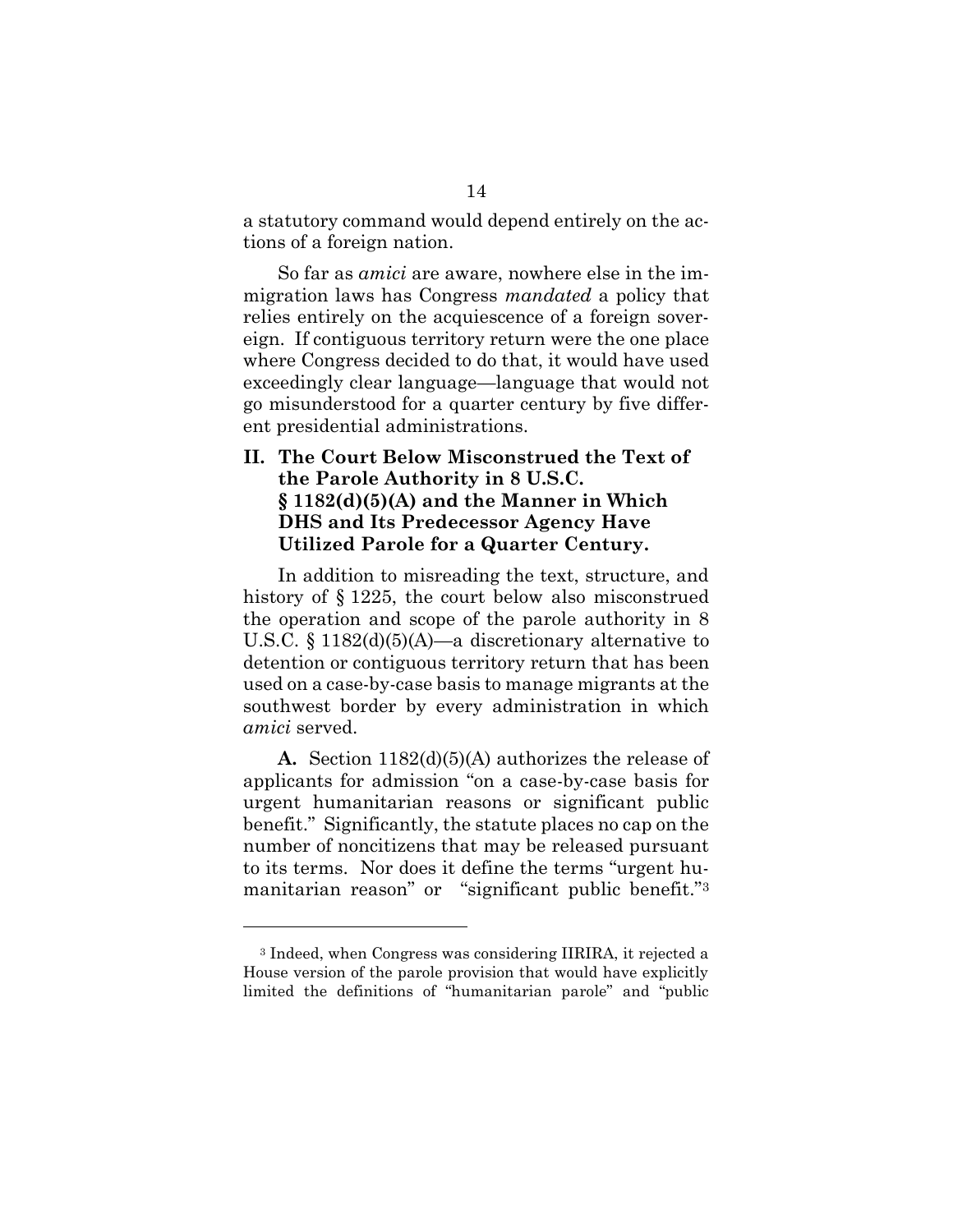Rather, it grants significant discretion to immigration officials to determine as a matter of policy what constitutes an "urgent humanitarian reason[]" or "significant public benefit" and to decide "on a case-by-case basis" whether those criteria apply, *i.e.*, whether a factor that DHS considers to be an "urgent humanitarian reason[]" or "significant public benefit" is present in a particular individual's case. 8 U.S.C. § 1182(d)(5).

Consistent with that clear statutory language, DHS and INS have for years issued regulations describing scenarios under which release on parole "would generally be justified," provided the noncitizens released "present neither a security risk nor a risk of absconding." 8 C.F.R. § 212.5(b). Currently, those scenarios include ones involving noncitizens with "serious medical conditions," *id.* § 212.5(b)(1), pregnant women, *id.* § 212.5(b)(2), certain categories of minors, *id.* § 212.5(b)(3), noncitizens who will be witnesses in official proceedings, *id.* § 212.5(b)(4), and noncitizens "whose continued detention is not in the public interest as determined by" "the Secretary or his designees . . . in the exercise of discretion," *id.*   $\S 212.5(a)$ , (b)(5). Given the broad language of the parole statute, those criteria could plausibly expand or contract under future administrations, altering the number of noncitizens detained pursuant to  $\S 1225(b)(2)(A)$ . But regardless of the scope of the specific criteria themselves, it is the *application* of those

interest parole," instead leaving the definitions of those terms up to the executive branch. *See* H.R. 2202, 104th Cong. § 524 (1995) (limiting "humanitarian parole" to situations involving medical emergencies, organ transplants, or the imminent death of a close family member in the United States, and limiting "public interest parole" to situations in which "the alien has assisted the United States government in a matter<sup>[]</sup> such as criminal investigation, espionage, or other similar law enforcement activity").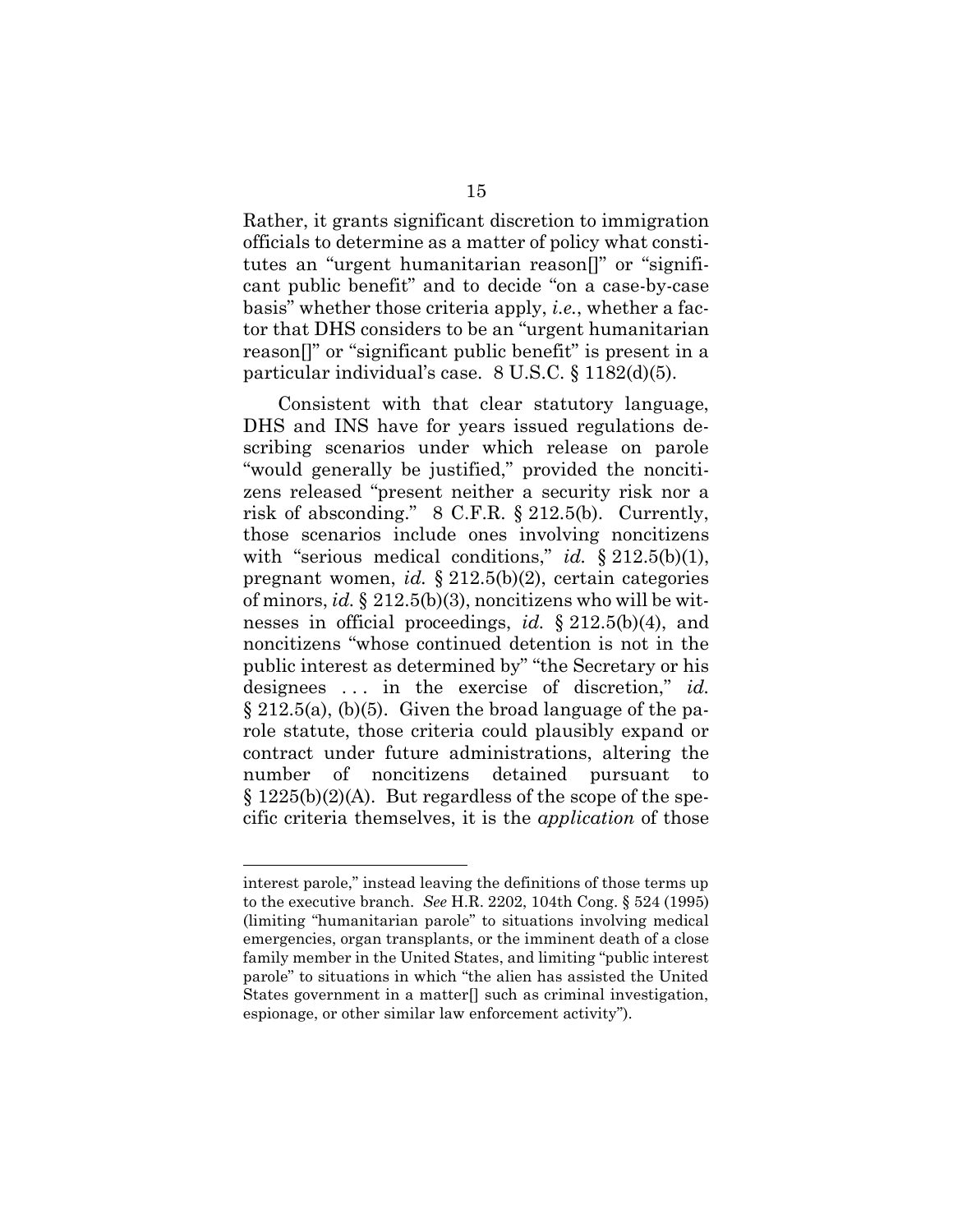criteria and evaluation of *which* noncitizens to release on parole that fulfills the "case-by-case" requirement of  $§$  1182(d)(5)(A).

The court below acknowledged that parole is an exception to the so-called "detention mandate" of  $§ 1225(b)(2)(A)$ , Pet. App. 120a n.18, but it reasoned that the requirement that parole be exercised "on a case-by-case basis" precludes the "power to parole aliens *en masse*," *id.* at 120a. And it further concluded that the federal government would necessarily engage in such *en masse* parole in the absence of MPP due to its insufficient detention capacity, *id.*

This is wrong for multiple reasons. First, the court below mistakenly presumed that "case-by-case" parole assessments necessarily must result in a small number of parolees. But that is not what "case-by-case" means. Rather, "case-by-case" means "[o]n the basis of, or according to, each individual case," or "so as to consider each case separately, taking into account its individual circumstances and features." *Case-by-case*, *Oxford English Dictionary*, https://www-oed-com/proxygt-law.wrlc.org/view/Entry/421463?redirectedFrom= case-by-case&print (last visited Feb. 16, 2022); *see, e.g.*, *Albertson's, Inc. v. Kirkingburg*, 527 U.S. 555, 566 (1999) (statutory language "with respect to an individual" requires analysis "on a case-by-case basis"). Nothing in that definition precludes the parole of a large volume of noncitizens so long as each noncitizen's case is considered individually.

The court below also mistakenly presumed that the termination of MPP would necessarily result in automatic release on parole of the *exact same noncitizens* that otherwise would have been placed in MPP, amounting to "*en masse*" adjudication in violation of the "case-by-case" requirement in  $\S 1182(d)(5)(A)$ . Pet. App. 120a; *see id.* at 119a (stating that by terminating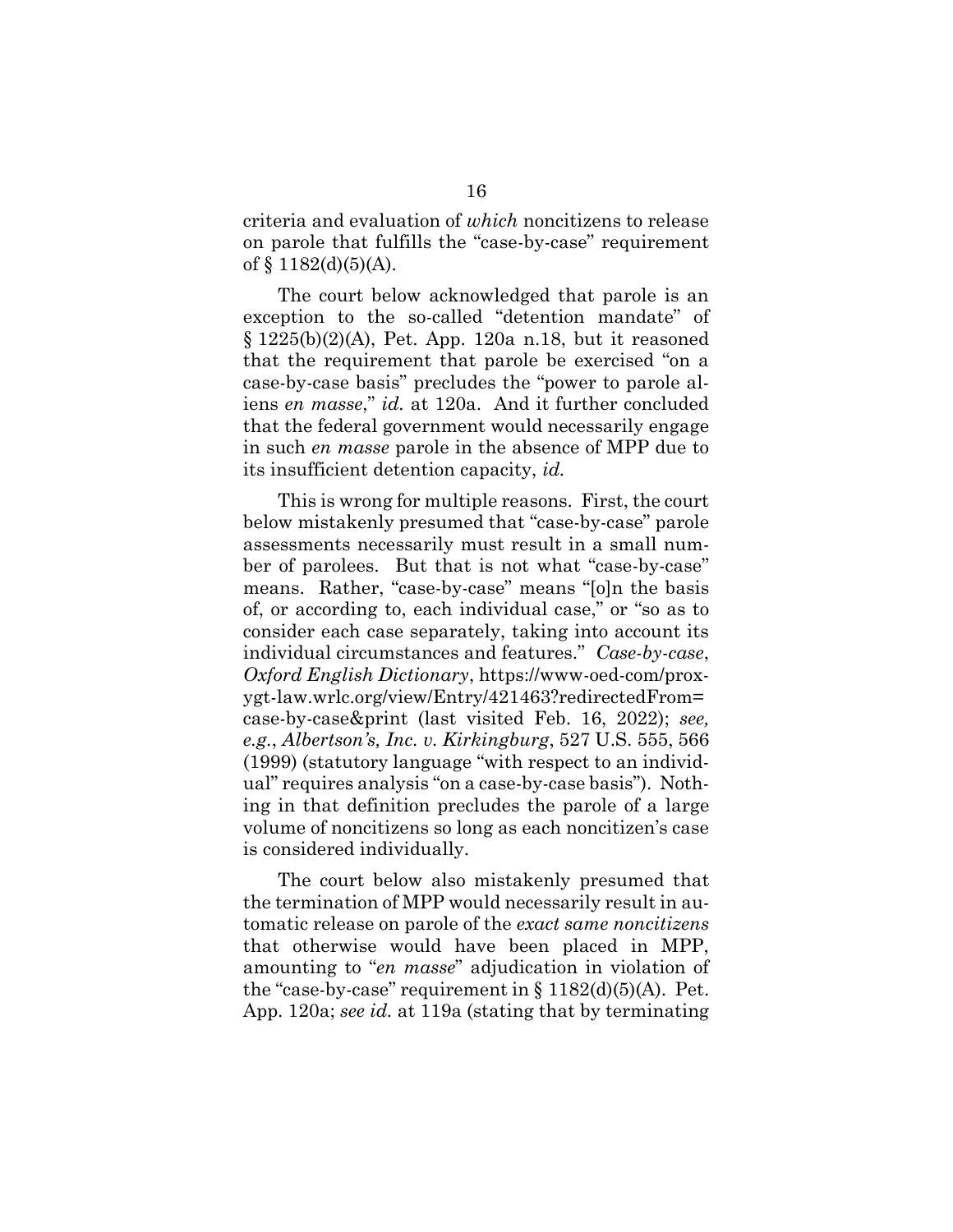MPP, DHS is "left with a class of people: aliens it apprehended at the border but whom it lacks the capacity to detain"). But that is not how parole works. Individuals do not cross the border with the label "cannot detain." *See* David A. Martin, *Judicial Imperialism and the "Remain in Mexico" Ruling*, Lawfare (Feb. 22, 2022), https://www.lawfareblog.com/judicial-imperialism-and-remain-mexico-ruling.

Rather, with respect to the release on parole of noncitizens arriving at the southwest border and awaiting removal proceedings, CBP and Immigration and Customs Enforcement (ICE) provide guidance to their regional offices on how to perform case-by-case parole assessments in various circumstances. *amici* know from their experiences serving in INS and DHS and visiting these field offices, "[a]t any given time, each field office has *some* space for detention and a (usually) larger pool of apprehended violators," and each field office therefore "makes choices based on individual characteristics—in order to use wisely the detention space it does have." *Id.* Indeed, "immigration agencies have protocols and standard forms to guide the required interview and to capture case-specific information useful in deciding whom to release." *Id.*; *see, e.g.*, U.S. Immigration & Customs Enforcement, *ICE Directive No. 1102.1: Parole of Arriving Aliens Found to Have a Credible Fear of Persecution or Torture*, at 3 (Dec. 8, 2009), ice.gov/doclib/dro/pdf/11002.1-hd-parole of arriving aliens found credible fear.pdf (requiring ICE officers to conduct interviews to determine eligibility for parole of certain arriving noncitizens and to "uniformly document their parole decision-making processes using the attached *Record of Determination/Parole Determination Worksheet*").Collecting this individualized information is critical—not only to ensure compliance with  $$1182(d)(5)(A)$ , but also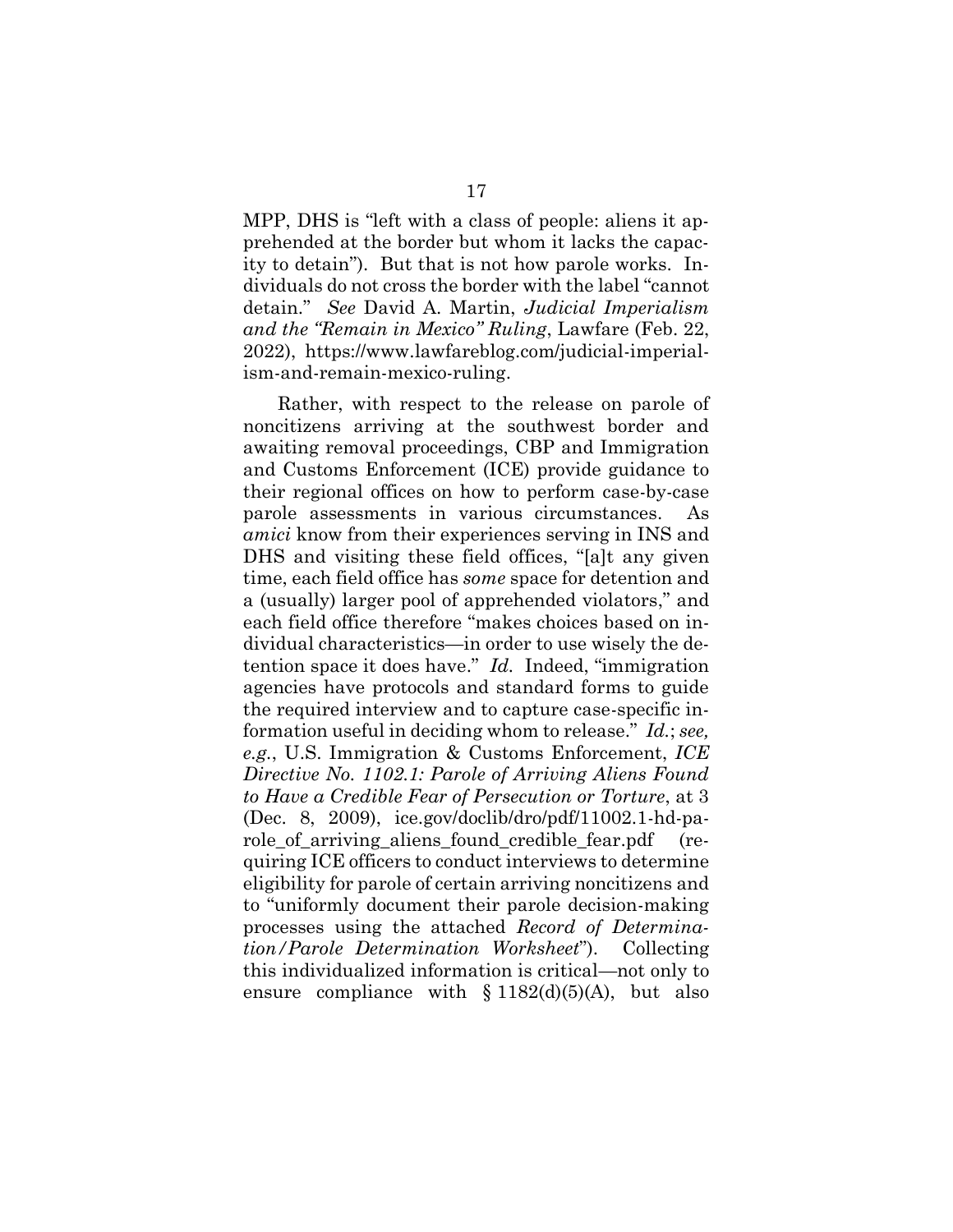because such "information can . . . help locate those who do not appear for the hearing (or for removal, if denied admission)." Martin, *Judicial Imperialism*, *supra*.These detailed interview and documentation schemes do not amount to parole "*en masse*" of all "overflow" noncitizens, nor do Respondents point to any evidence suggesting that the termination of MPP would alter these procedures in any way.

Moreover, the idea that DHS would somehow automatically parole all MPP-eligible noncitizens who it could not detain in the absence of the program ignores the fact that the criteria that DHS uses to determine whom to release on parole are wholly distinct from the criteria that it uses to determine whom to place in MPP. For instance, before paroling any noncitizen, DHS regulations require an evaluation of whether that individual "present[s] . . . a security risk []or a risk of absconding," 8 C.F.R. § 212.5(b), but they do not require those same determinations before placing noncitizens in MPP.

**B.** The decision of the court below is not only at odds with the text of the parole statute, but also with decades of practice by the executive branch. Indeed, the executive branch has exercised its discretionary authority to release arriving noncitizens from detention pending adjudication of their right to remain in the United States for over a century. *See, e.g.*, *Ekiu v. United States*, 142 U.S. 651, 661 (1892) (releasing noncitizen to "a more suitable place than the steamship" pending determination of her admissibility); *Kaplan v. Tod*, 267 U.S. 228, 230 (1925) (committing Russian-born woman "to the custody of the Hebrew Society" while determining whether she was a U.S. citizen). Congress codified that practice for the first time in the Immigration and Nationality Act of 1952, granting the Attorney General the explicit authority to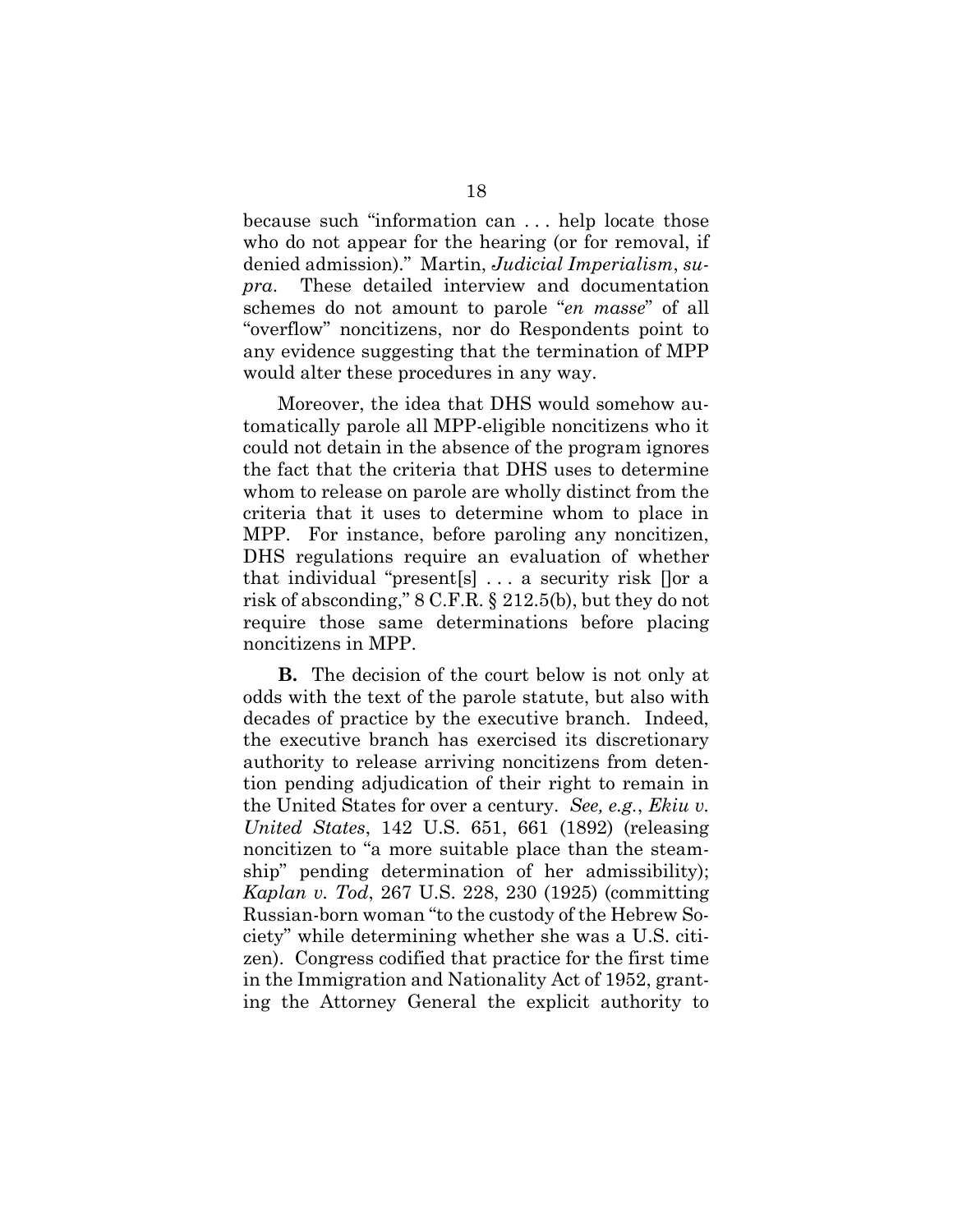grant parole "for emergent reasons or for reasons deemed strictly in the public interest." Act of June 27, 1952, Pub. L. No. 82-414, 66 Stat. 163, 188; *see Leng May Ma v. Barber*, 357 U.S. 185, 188 (1958) (referring to  $\S$  1182(d)(5) as "a codification of the administrative practice pursuant to which petitioner was paroled").

The INA as originally enacted did not contain separate sections providing for the admission of refugees. Thus, beginning in the 1950s, the executive branch began relying upon the parole authority to address large numbers of refugees seeking entry. Andorra Bruno, Cong. Rsch. Serv., R46570, *Immigration Parole* 2 (Oct. 15, 2020). Even after the 1965 amendments to the INA added a "conditional entry" provision for the admission of refugees, *see* Pub. L. No. 89-206, § 3, 79 Stat. 911, 913, the executive branch continued to use its parole authority to release arriving refugees from Cuba, Vietnam, Indochina, and other areas throughout the 1960s and 1970s. H.R. Rep. No. 89-945, at 15-16 (1965).

Congress responded by passing the Refugee Act of 1980, which added a provision to the INA providing for a separate refugee admission process and also added a subsection to the parole statute barring the parole of "an alien who is a refugee unless the Attorney General determines that compelling reasons in the public interest with respect to that particular alien require that the alien be paroled into the United States rather than be admitted as a refugee under section 1157 of this title." Refugee Act of 1980, Pub. L. No. 96-212, 94 Stat. 102, 108 (codified at 8 U.S.C. § 1182(d)(5)(B)).<sup>4</sup>

<sup>4</sup> The court below cited this amendment limiting the use of parole for refugees without explanation. *See* Pet. App. 117a. But this amendment is not relevant to this case. The individuals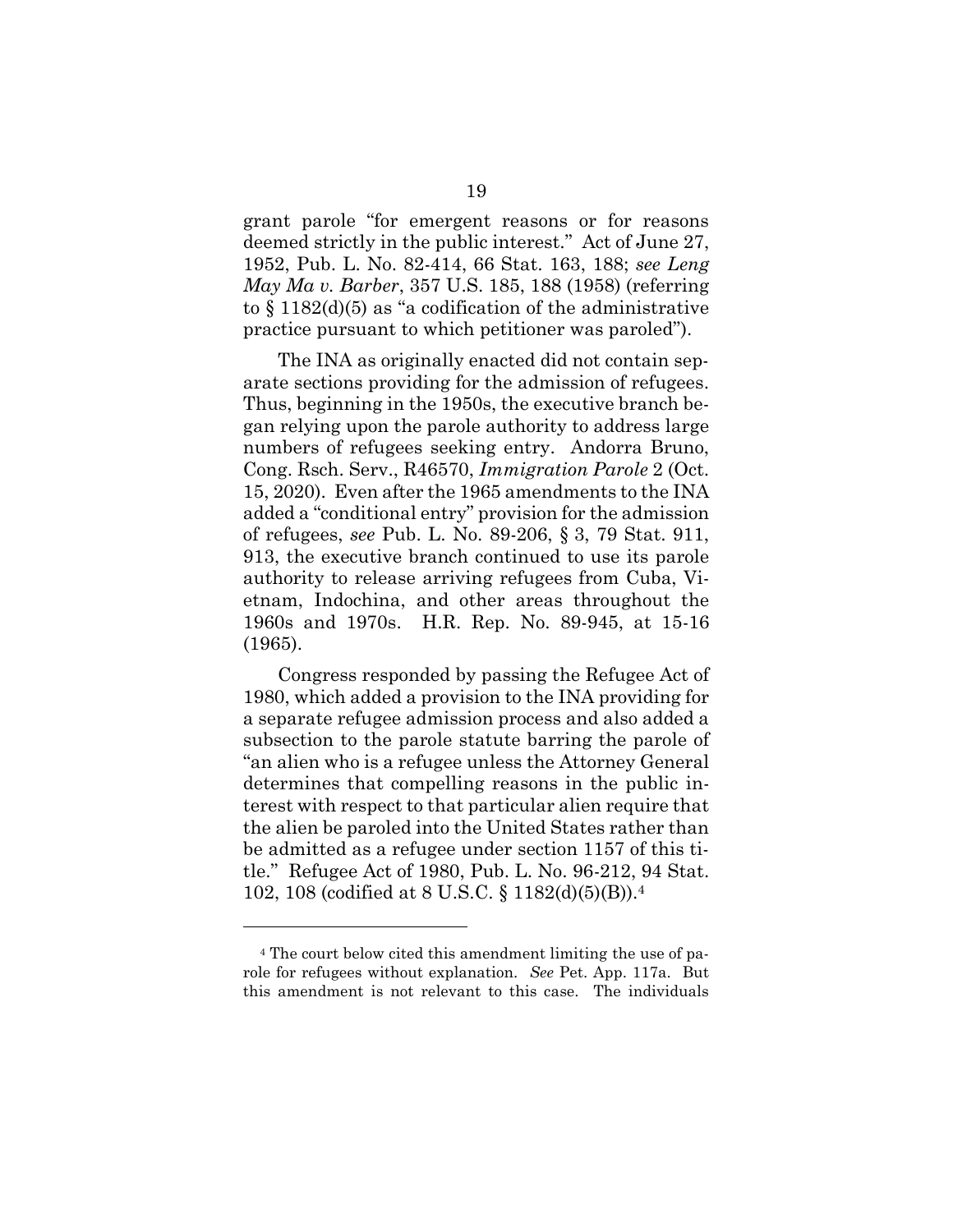After the enactment of the Refugee Act of 1980, the executive largely ceased relying on the parole statute to address refugee situations, but it continued to release from detention significant numbers of arriving noncitizens as part of its southwest border management strategy, relying on  $\S 1182(d)(5)(A)$ 's delegation of "broad, discretionary authority," Bruno, *supra*, at 1. So too in the years following the 1996 enactment of IIRIRA, which added the requirement that parole be granted on a "case-by-case basis." Pub. L. No. 104-208, § 601, 110 Stat. 3009-689.

Indeed, as *amici* know firsthand, every single administration since 1997 (when IIRIRA went into effect) has relied upon its  $\S 1182(d)(5)(A)$  authority to grant parole on a "case-by-case basis" and release noncitizens arriving at the southwest border who meet the standards for parole set by DHS and its predecessor agency. This is so despite the fact that contiguous territory return was also codified in IIRIRA as another alternative to detention pursuant to  $\S 1225(b)(2)(A)$ . Indeed, contiguous territory return was never implemented on a large-scale, programmatic basis until the introduction of MPP in January 2019. *See* Pet. App. 273a n.12 ("Prior to MPP, DHS and the former INS primarily used Section  $235(b)(2)(C)$  on an ad-hoc basis to return certain Mexican and Canadian nationals who were arriving at land border ports of entry.").

The widespread use of the parole authority by DHS and its predecessor agency to manage even large *classes* of noncitizens of particular nationalities post-1996 reflects the fact that "[a]lthough parole

eligible for MPP are not refugees applying for automatic entry from abroad based on their nationalities; they are primarily asylum seekers who are detained after crossing the border and whom DHS may later release from detention on parole.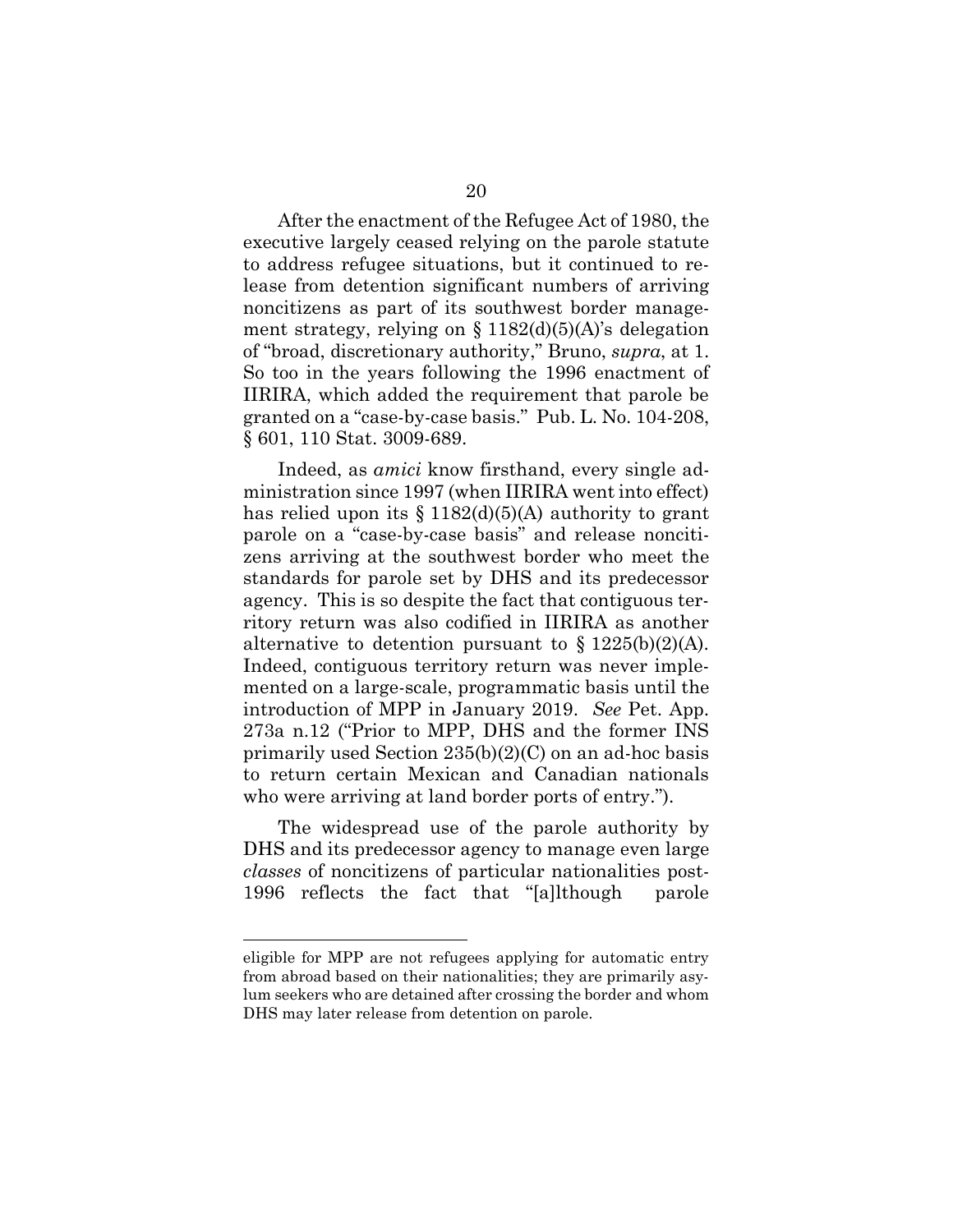determinations must be made on an individualized basis, the authority has long been interpreted to allow for designation of specific classes of aliens for whom parole should be favorably considered, so long as the parole of each alien within the class is considered on a discretionary, case-by-case basis." Jeh Charles Johnson, Sec'y of Homeland Sec., *Families of U.S. Armed Forces Members and Enlistees*, at 1 (Nov. 20, 2014), dhs.gov/sites/default/files/publications/14\_1120\_

memo\_parole\_in\_place.pdf. This understanding of the parole authority has been adopted by both Republican and Democratic administrations, recognizing that the statute's "case-by-case" language only requires individualized evaluation, not some artificial limit on the specific number of parolees.

For instance, in 2007, when U.S. Coast Guard apprehensions of Cuban migrants reached an all-time high, Secretary of Homeland Security Michael Chertoff established the Cuban Family Reunification Parole (CFRP) program in order to discourage Cuban nationals from undertaking dangerous journeys by sea to the United States and to help meet the U.S. commitment on legal Cuban migration levels under the 1994 accord known as the U.S.-Cuban Migration Agreement, under which the United States agreed to permit at least 20,000 Cuban nationals to migrate legally to the United States each year. *See* Bruno, *supra*, at 10- 11; *Cuban Family Reunification Parole Program Fact Sheet* (Aug. 26, 2016), uscis.gov/sites/default/files/document/fact-sheets/CFRP\_Fact\_Sheet\_8.26.2016.pdf.

Similarly, in 2014, Secretary of Homeland Security Jeh Johnson established a class-based parole program known as the Central American Minors (CAM) program for certain minor children from El Salvador, Guatemala, and Honduras who were found ineligible for refugee status. *See Central American Minors*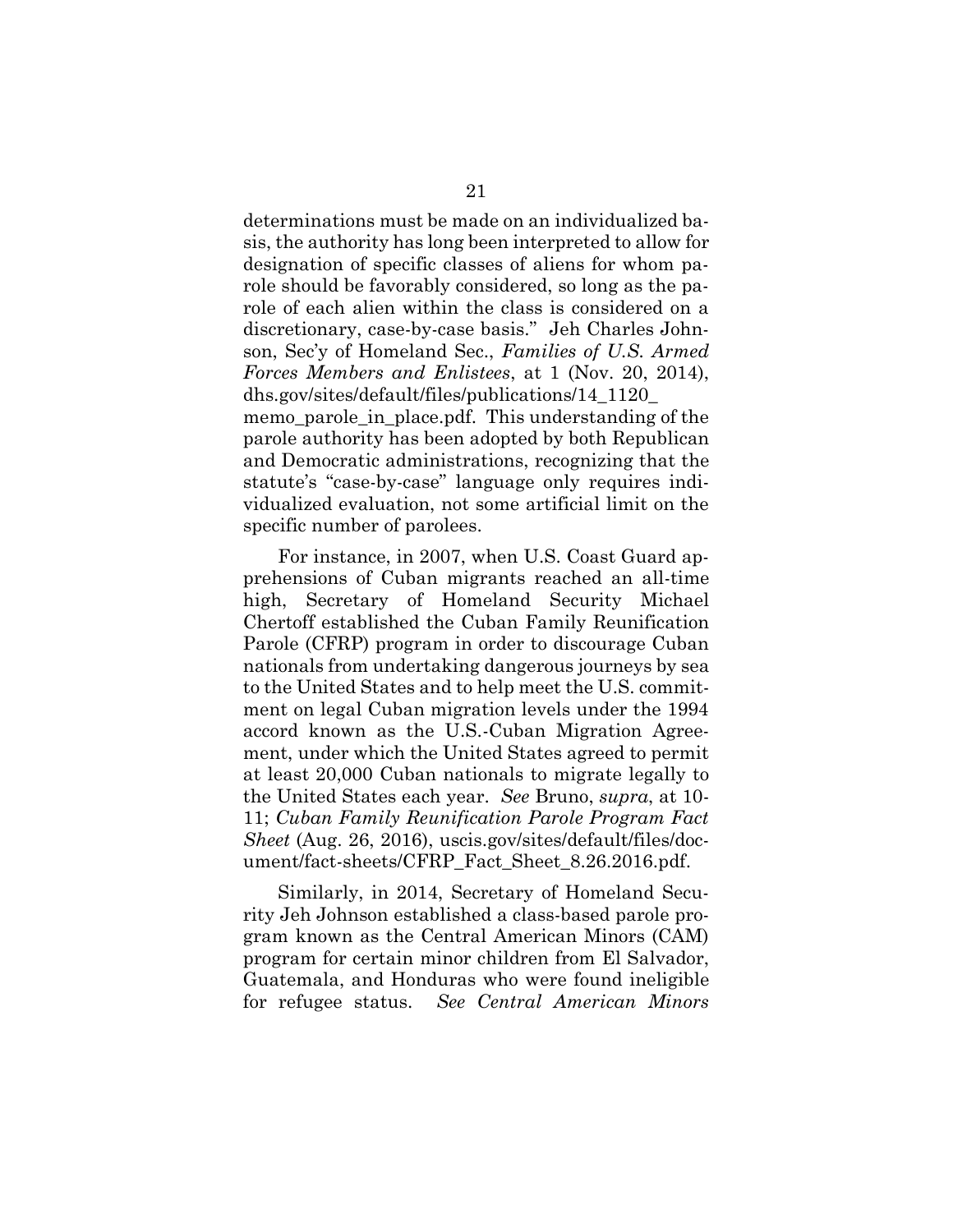*(CAM) Parole Program*, USCIS (Sept. 14, 2021), uscis.gov/CAM. Under the program, in order to grant parole, U.S. Citizenship and Immigration Services (USCIS) was required to "find that the individual [was] at risk of harm in his or her country and that the applicant merit[ed] a favorable exercise of discretion." *An Examination of the Administration's Central America Minors Refugee/Parole Program*: *Hearing Before the Sen. Comm. on the Judiciary, Subcomm. on Immigration and the Nat'l Interest*, 114th Cong. 1-5 (2015) (written testimony of Joseph Langlois, Assoc. Dir., Refugee, Asylum and Int'l Operations, USCIS).

Thus, even these class-based parole programs for individuals outside of the United States—distinct from the discretionary paroling of arriving noncitizens held in detention pending removal proceedings—specifically provided for the implementation of case-by-case assessments under IIRIRA's amendments.

**C.** Neither Respondents nor the court below point to any evidence that the 1996 amendment to the parole statute deprived the executive branch of its longstanding discretion to parole people covered by § 1225, thus requiring the implementation of MPP. The best Respondents can muster is a series of cherry-picked lines from *Jennings v. Rodriguez* stating that "[r]ead most naturally, §§ 1225(b)(1) and 1225(b)(2) . . . *mandate detention* of applicants for admission until certain proceedings have concluded." BIO 25 (quoting *Jennings*, 138 S. Ct. at 842 (emphasis added by Respondents)); *see id.* ("[Section  $1225(b)(1)$  and  $(b)(2)$ ... unequivocally *mandate* that aliens falling within their scope 'shall' be detained." (quoting *Jennings*, 138 S. Ct. at 844 (emphasis added by Respondents)). But *Jennings*  was emphasizing the "mandatory" nature of detention under § 1225 only for purposes of concluding that the statute does not give noncitizens detained pursuant to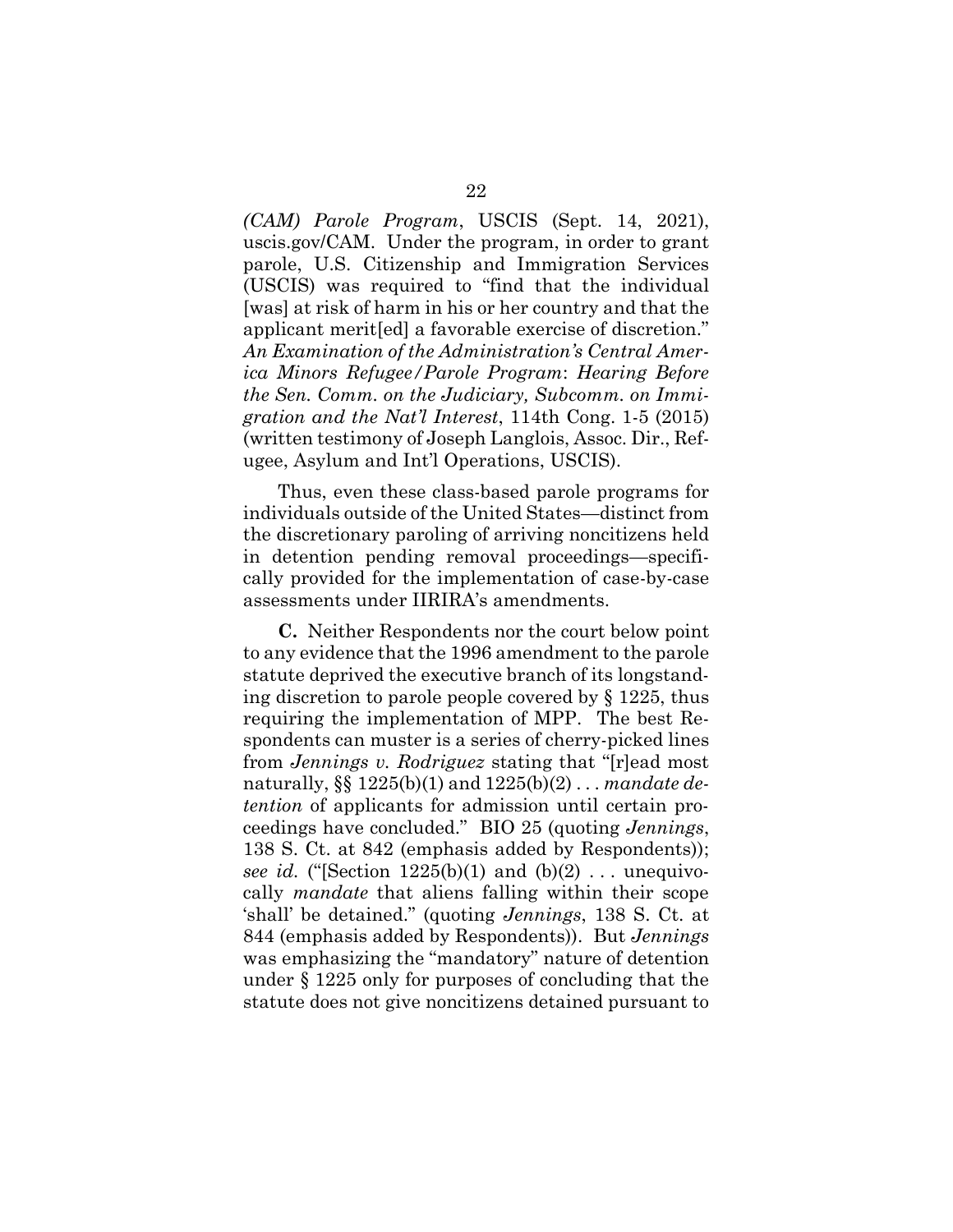§ 1225 the right to bond hearings during the course of their detention. *Jennings*, 138 S. Ct. at 848. If those statements in *Jennings* were taken as absolutes, even MPP itself would be a violation of § 1225 because contiguous territory return, of course, is distinct from detention. More to the point, *Jennings* explicitly acknowledged the parole authority in  $\S 1182(d)(5)(A)$ as an "express exception to detention" pursuant to § 1225. *Id.* at 844. This statement is conspicuously absent from Respondents' brief in opposition to certiorari and the decision of the court below.

In sum, the court below was wrong to assume that "case-by-case" determinations of parole cannot be made in the face of insufficient detention capacity, leaving MPP as the only legal alternative to § 1225(b)(2)(A)'s so-called "detention mandate." Not only does that interpretation defy the statutory text, it also runs counter to the longstanding usage of parole and the border management policies of all of the administrations in which *amici* served.

## **III. Congress Has Long Conferred Significant Discretion on the Executive Branch in Immigration Enforcement Matters, Including for Issues Related to Detention.**

The court below also failed to respect the significant enforcement discretion that Congress has long conferred on the executive branch in the realm of immigration. The court's transformation of a discretionary option into a mandatory policy frustrates that congressional plan and makes it exceedingly difficult for presidents to make changes in immigration and foreign policy, even as circumstances on the ground might warrant it.

By giving the executive the authority to establish "national immigration enforcement policies and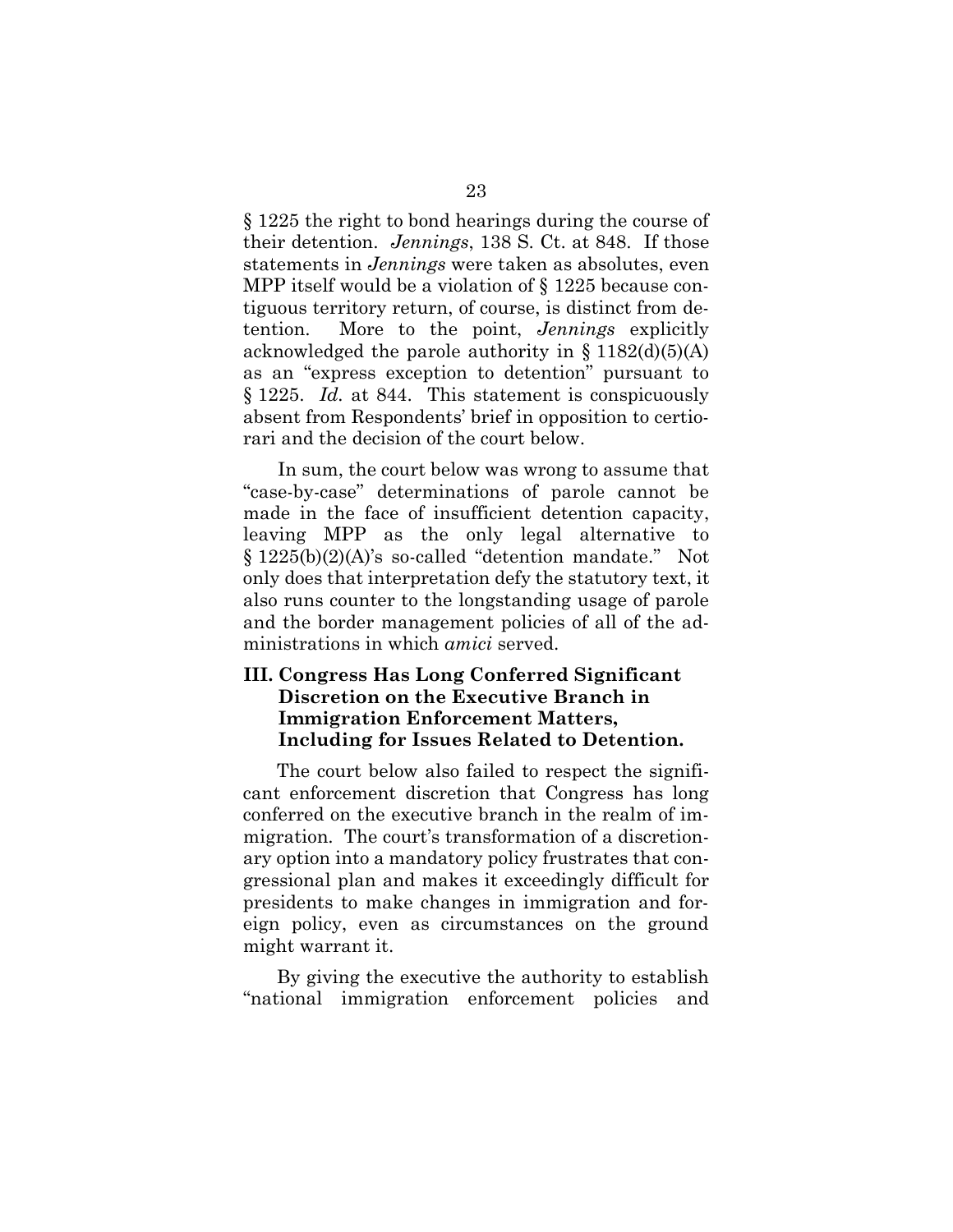priorities," 6 U.S.C. § 202(5), and the power to "perform such other acts as he deems necessary for carrying out his authority" under the immigration laws, 8 U.S.C. § 1103(a)(3), Congress has ensured that the executive branch will have the discretion necessary to effectively implement the nation's immigration laws. As this Court has recognized, "[a] principal feature of the removal system is the broad discretion exercised by immigration officials." *Arizona v. United States*, 132 S. Ct. 2492, 2499 (2012). Indeed, because Congress has made a substantial number of noncitizens deportable but has never appropriated sufficient funds to make removal on such a scale possible, the executive branch necessarily must exercise this discretion.

The same goes for the detention authority: Congress has stated that a substantial number of noncitizens "shall be detained" under § 1225(b)(2)(A), but as discussed above, in the past quarter century, it has never appropriated sufficient funds for DHS to detain every single applicant for admission who is covered by that statutory provision. Thus, the immigration scheme put in place by Congress fundamentally depends upon the executive branch to exercise its discretion and to make decisions about where the nation should focus its limited resources. A critical exercise of that discretion in the detention context is making decisions about when and how to use the broad discretionary exceptions to detention requirements—exceptions like the parole authority and contiguous territory return itself—that Congress has created.

The court below ignored these principles of discretion. It reasoned that the termination of MPP constituted "*mis*enforcement," Pet. App. 122a, rather than an exercise of enforcement discretion. But that is simply wrong. Although noncitizens released on parole rather than returned to Mexico are still involved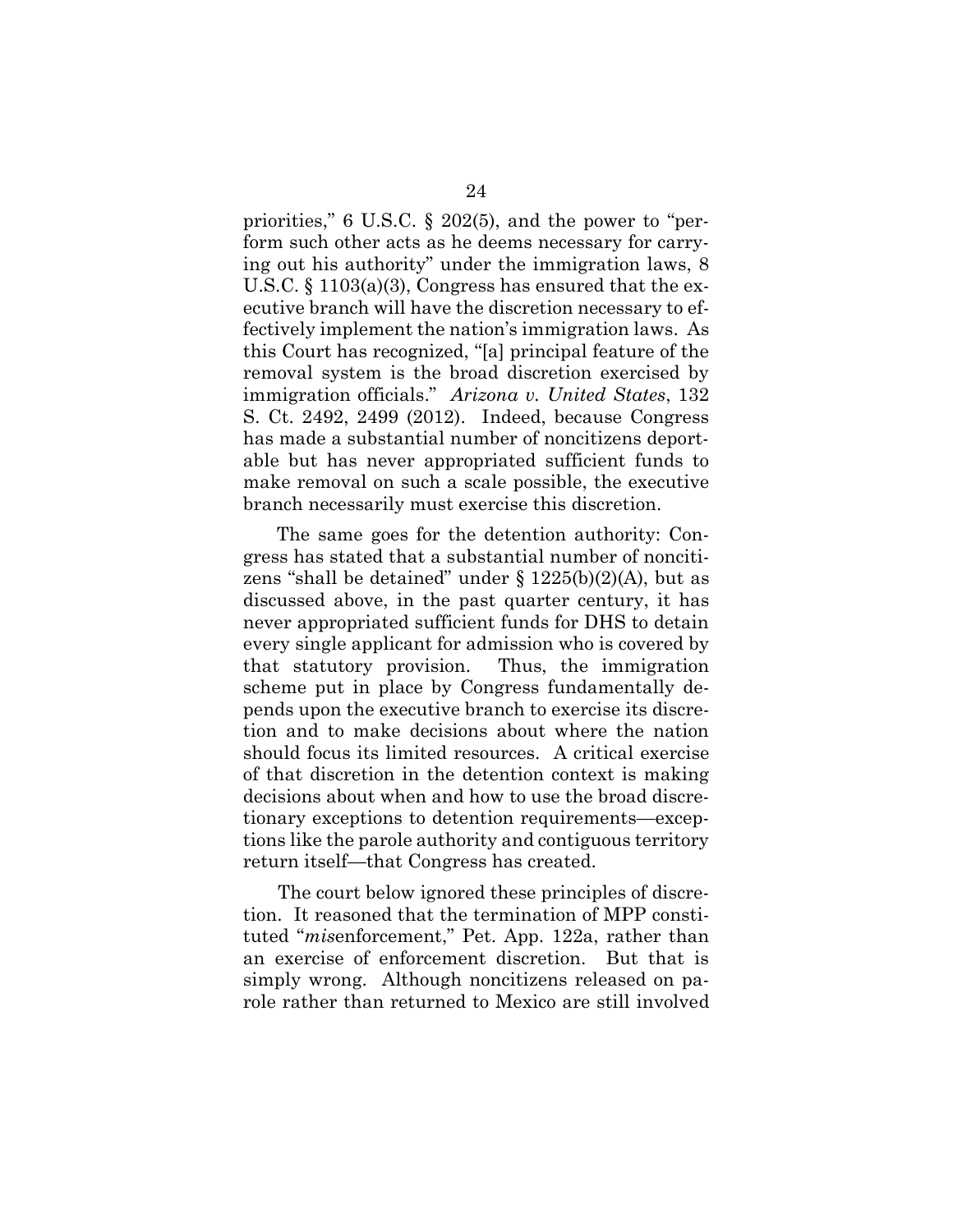in immigration enforcement proceedings—*i.e.*, the adjudication process outlined in 8 U.S.C. § 1229a—enforcement discretion by its nature involves more than just the decision whether or not to remove someone. It also includes decisions about *how* to effectuate a person's removal, including whether or not to detain that person during the pendency of proceedings.

DHS and INS officials from both Republican and Democratic administrations have long recognized that prosecutorial discretion in the immigration context includes the discretion to make detention decisions. For instance, *amicus* former INS General Counsel Bo Cooper explained in a 2001 legal memorandum to the Commissioner of INS: "As detaining aliens is an exercise of the coercive authority of a law enforcement agency over liberty, legal concepts of enforcement discretion apply despite the fact that detention is not a strictly 'prosecutorial' decision." *INS Exercise of Prosecutorial Discretion*, Legal Op. No. 99-5 (INS), 2001 WL 1047687, at \*10. *Amicus* and former INS Commissioner Doris Meissner made a similar point: "In the immigration context, the term ['prosecutorial discretion'] applies not only to the decision to issue, serve, or file a Notice to Appear (NTA), but also to a broad range of other discretionary enforcement decisions, including . . . maintaining an alien in custody." *Exercising Prosecutorial Discretion* (Nov. 17, 2000), 2000 WL 33596819, at \*1; *see also, e.g.*, *Amicus* Julie L. Myers, Ass't Sec'y of Homeland Sec., *Prosecutorial and Custody Discretion*, at 1 (Nov. 7, 2007), ice.gov/doclib/foia/prosecutorial-discretion/custody-pd.pdf (highlighting "the importance of exercising prosecutorial discretion when making administrative arrest and custody determinations for aliens who are nursing mothers"); John Morton, Dir. of ICE, *Exercising Prosecutorial Discretion Consistent with the Civil*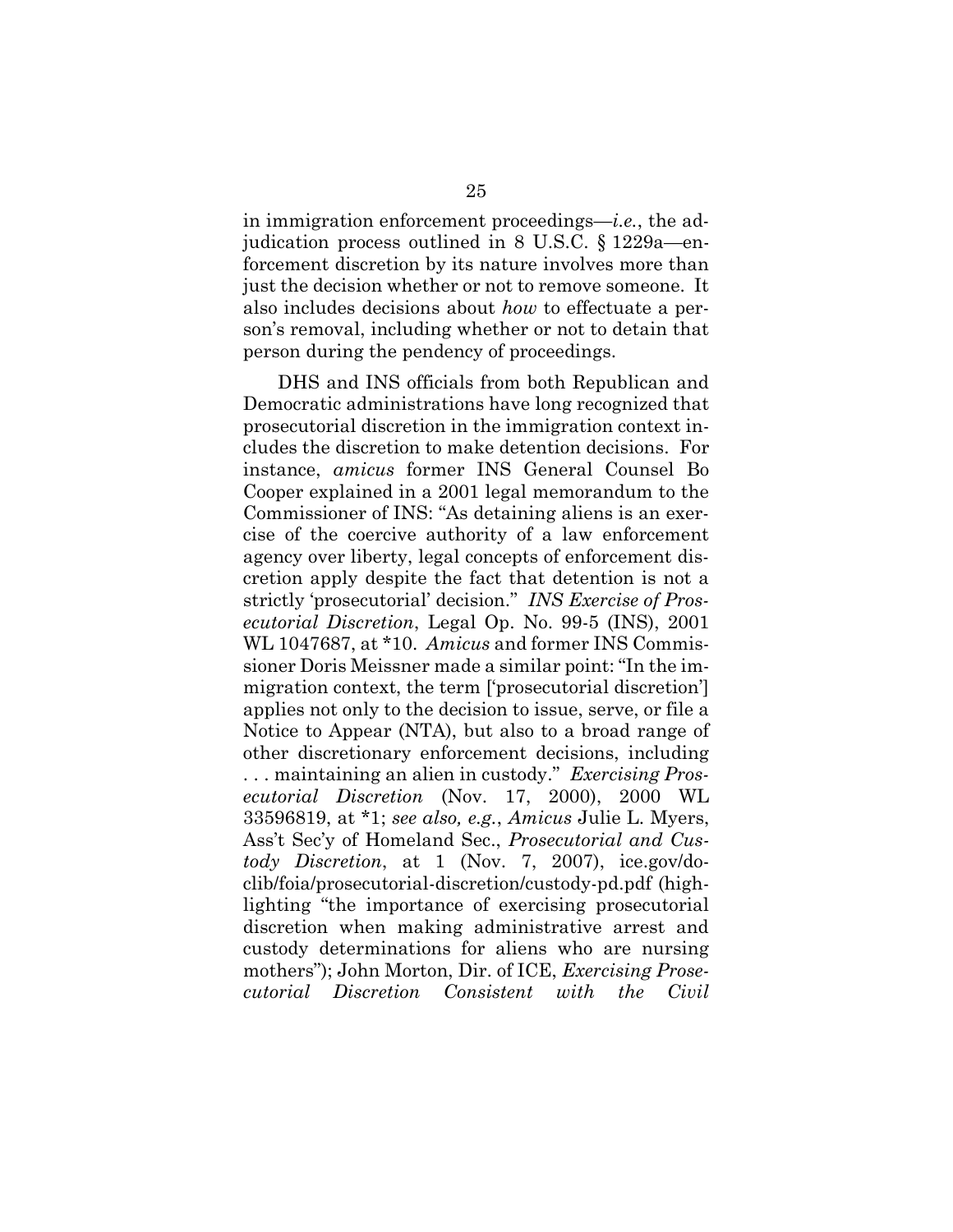*Immigration Enforcement Priorities of the Agency for the Apprehension, Detention, and Removal of Aliens*, at 2 (June 17, 2011), ice.gov/doclib/secure-communities/pdf/prosecutorial-discretion-memo.pdf ("In the civil immigration enforcement context, the term 'prosecutorial discretion' applies to a broad range of discretionary enforcement decisions, including but not limited to . . . deciding whom to detain or to release on bond, supervision, personal recognizance, or other condition.").

Even the administration that first implemented MPP recognized that detention determinations pursuant to  $\S 1225(b)(2)(A)$  fall squarely within the prosecutorial discretion of DHS. In a guidance document implementing MPP, Secretary Kirstjen M. Nielsen explained that following an assessment by USCIS of "whether the alien, if returned to Mexico, would be more likely than not persecuted in Mexico on account of a protected ground," USCIS should convey the outcome of that assessment to ICE, "when appropriate, . . . for purposes of [aiding ICE in] making *discretionary custody determinations* for aliens who are subject to detention and may be taken into custody pending removal proceedings." *Guidance for Implementing Section 235(b)(2)(c) of the Immigration and Nationality Act and the Migrant Protection Protocols* (Jan. 28, 2019), 2019 WL 365514, at \*2-3 (emphasis added).

Moreover, that same DHS also tailored MPP to apply only to *certain* arriving noncitizens (not just anyone for whom the government lacked a detention bed) and repeatedly referred to its decision "whether to return the alien to the contiguous country from which he or she is arriving" as an "exercise[e] [of] prosecutorial discretion." Kirstjen M. Nielsen, Sec'y of Homeland Sec., *Policy Guidance for Implementation of the Migrant Protection Protocols*, at 3 (Jan. 25, 2019),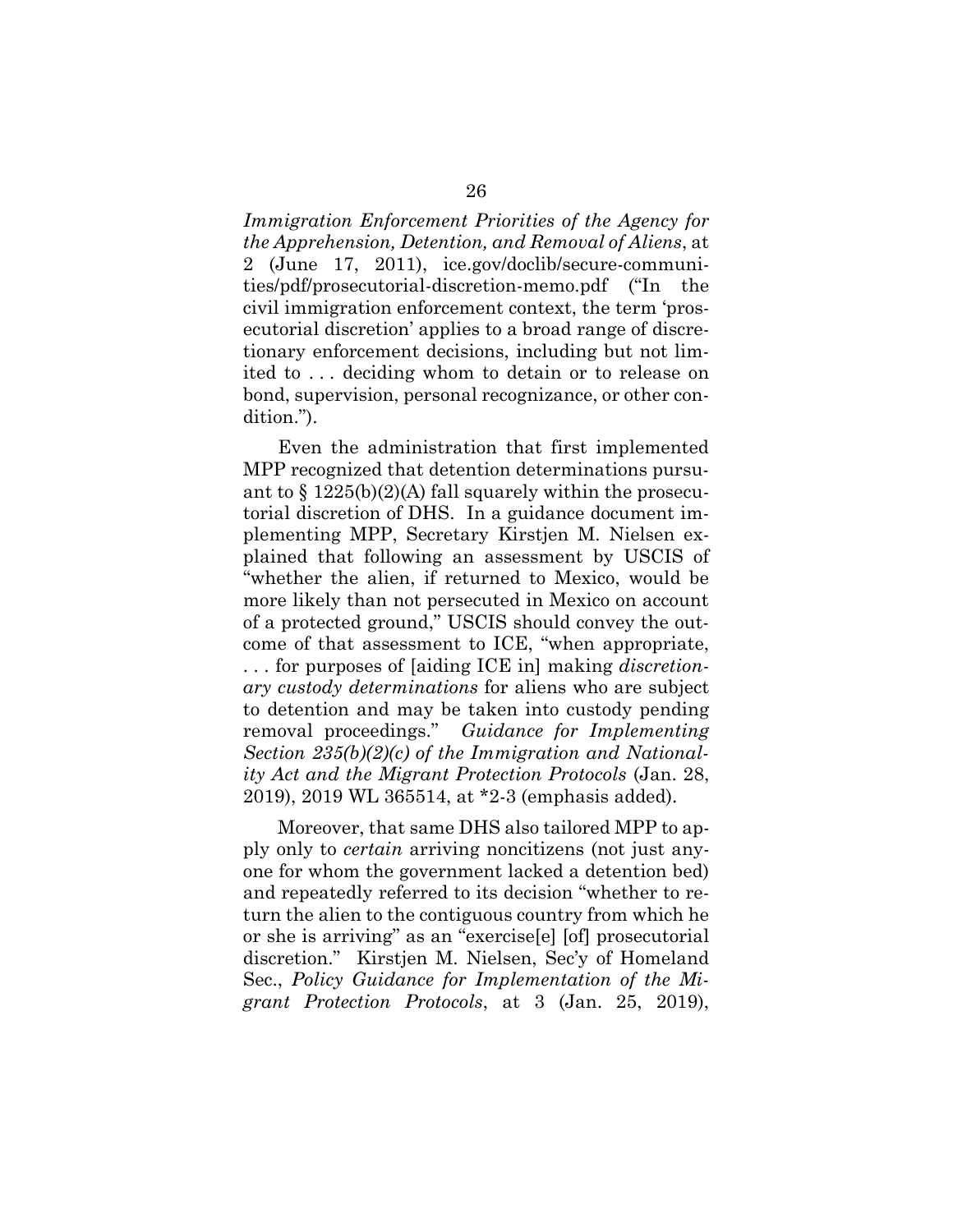dhs.gov/sites/default/files/publications/19\_0129\_OPA\_ migrant-protection-protocols-policy-guidance.pdf.

Thus, by the logic of the court below, MPP itself—the very program that the court concluded was "mandatory"—violates § 1225 because it does not result in the automatic return to Mexico of every noncitizen who cannot be detained.

The refusal of the court below to honor principles of executive discretion in § 1225 also poses a threat to the federal government's ability to capably manage foreign affairs. As *amici* know from their experiences in INS and DHS, immigration is an area that touches on the nation's diplomatic relations and thus must adapt to frequently changing conditions on the ground—it is a field in which "flexibility and the adaptation of the congressional policy to infinitely variable conditions constitute the essence of the program." *Knauff*, 338 U.S. at 543 (quoting *Lichter*, 334 U.S. at 785); *see Trump v. Hawaii*, 138 S. Ct. 2392, 2418 (2018) (noting that immigration policy is "vitally and intricately interwoven with contemporaneous policies in regard to the conduct of foreign relations and the war power" (alterations adopted and quotation marks omitted)). Contiguous territory return illustrates why such flexibility is so important: it necessarily requires the United States to send noncitizens into the territory of a foreign sovereign.

Significantly, Mexico could withdraw its consent to accept non-Mexican nationals from the United States at any point. If this Court were to mandate the implementation of MPP, it would essentially elevate MPP above all other diplomatic objectives with Mexico. The same would be true for Canada. This would significantly hamper the ability of the executive branch to achieve its objectives, tying the hands of the very officials to whom Congress explicitly granted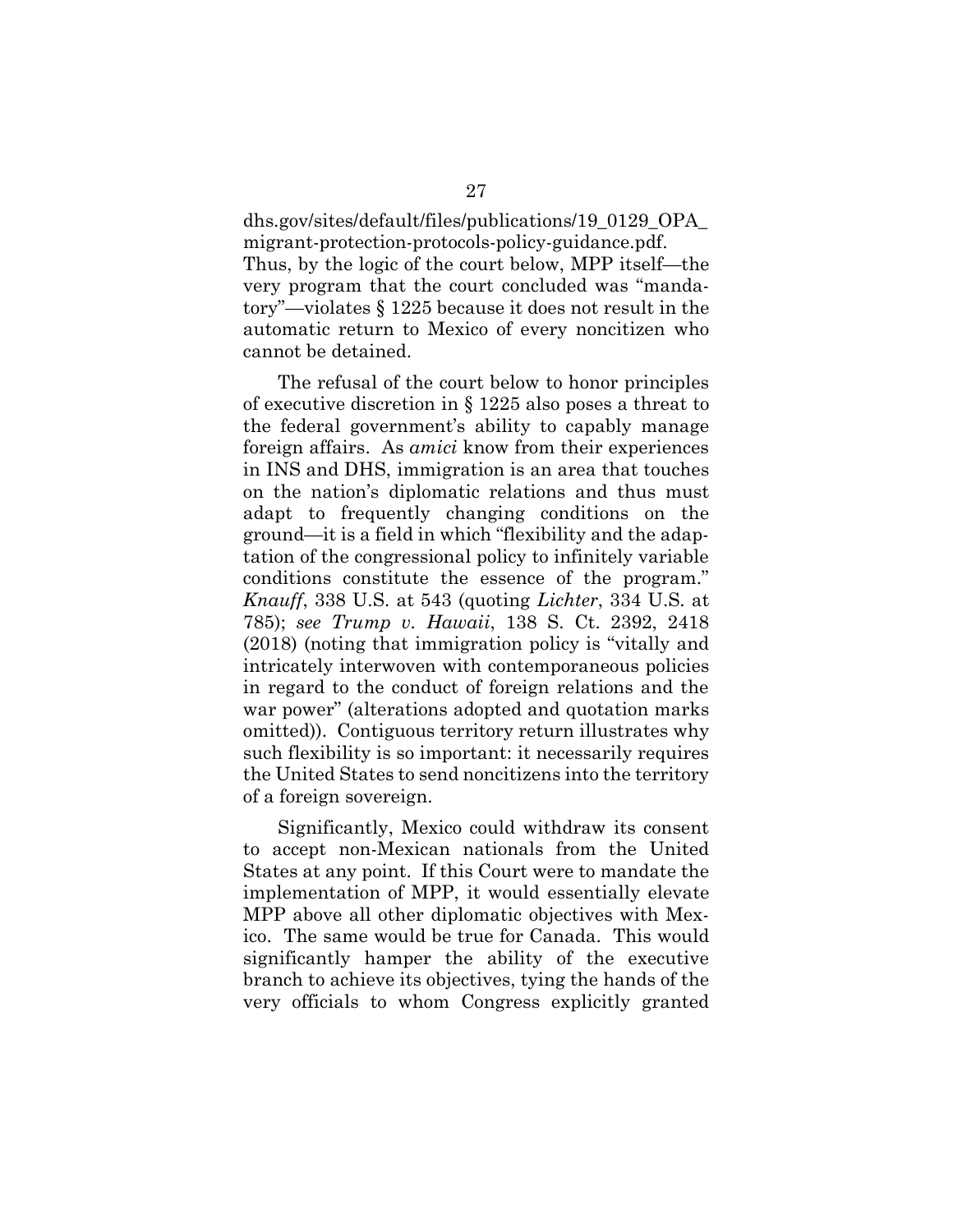significant leeway through the discretionary language of the contiguous territory return provision and the broader tradition of executive discretion in matters of foreign affairs.

\* \* \*

In sum, the decision of the court below defied statutory text, structure, and history, ignored the parole practices of every administration in recent history, and disregarded the principles of prosecutorial discretion embedded in our nation's immigration laws. Letting that decision stand would frustrate Congress's plan to give executive officials an array of different tools to manage the southwest border and would cripple the ability of the current administration—and future administrations—to manage that border in a capable and responsive manner.

#### **CONCLUSION**

For the foregoing reasons, this Court should reverse the judgment of the court below.

Respectfully submitted,

ELIZABETH B. WYDRA BRIANNE J. GOROD\* MIRIAM BECKER-COHEN CONSTITUTIONAL ACCOUNTABILITY CENTER 1200 18th Street NW, Suite 501 Washington, D.C. 20036 (202) 296-6889 brianne@theusconstitution.org

*Counsel for Amici Curiae*

March 21, 2022 \* Counsel of Record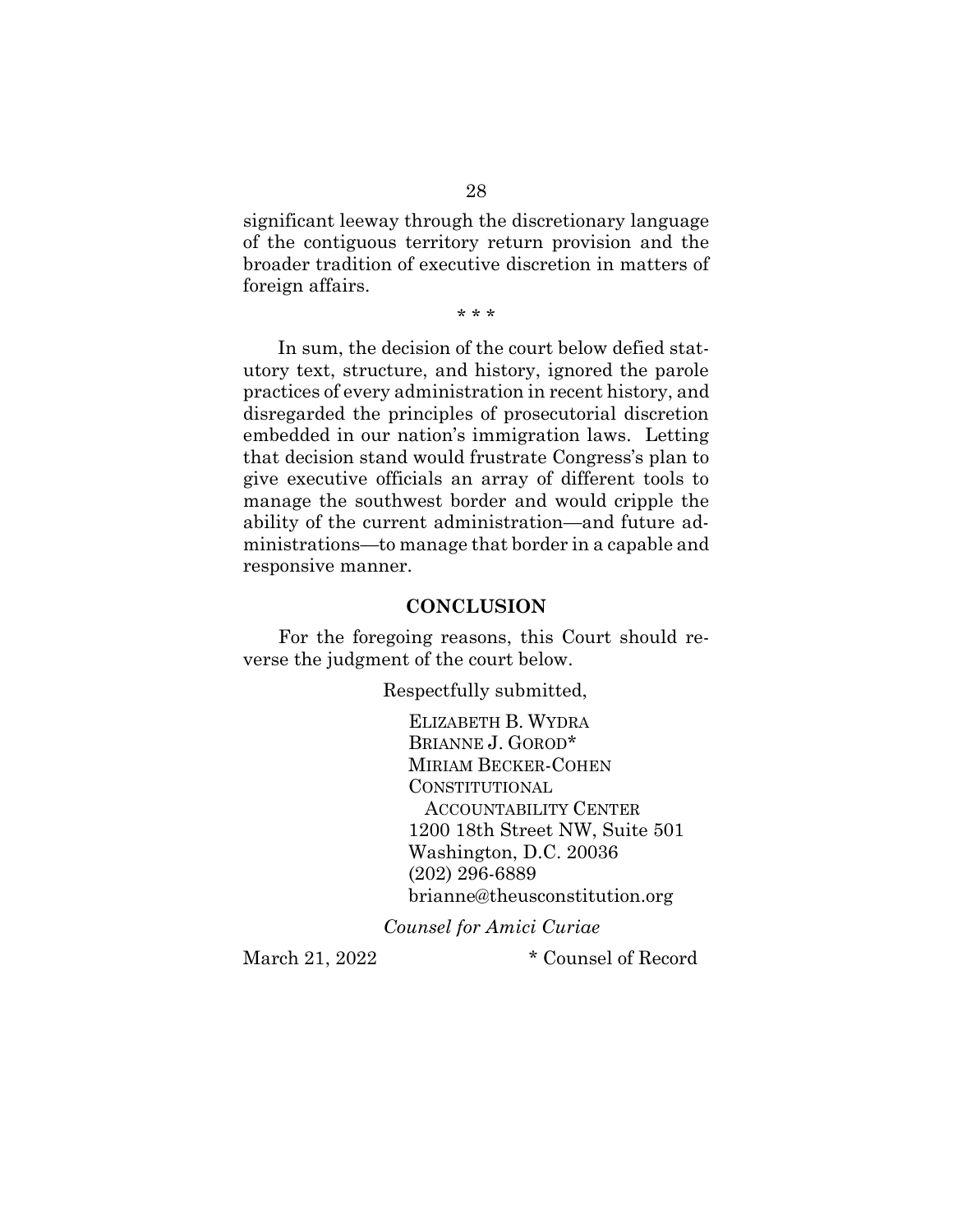## **APPENDIX:**

### LIST OF *AMICI*

#### **Bo Cooper**

Partner, Fragomen, Del Rey, Bernsen & Loewy, LLP

*General Counsel, INS, 1999-2003*

### **Seth Grossman**

Vice President of People and External Affairs & Counselor to the President, American University *Counselor to the Secretary of Homeland Security, DHS, 2013; Deputy General Counsel, DHS, 2011- 2013; Chief of Staff to the General Counsel, DHS, 2010-2011*

#### **Stephen H. Legomsky**

John S. Lehmann University Professor Emeritus, Washington University School of Law *Senior Counselor to the Secretary of Homeland Security, DHS, 2015; Chief Counsel, USCIS, DHS, 2011-2013; Advisor to the Commissioner of INS and Chair of the Commissioner's Policy Advisory Group, 1990-1993*

#### **David A. Martin**

Warner-Booker Distinguished Professor of International Law Emeritus, University of Virginia School of Law

*Homeland Security Advisory Council, DHS, 2015- 2018; Principal Deputy General Counsel, DHS, 2009-2010; General Counsel, INS, 1995-1998*

#### **(list continued on next page)**